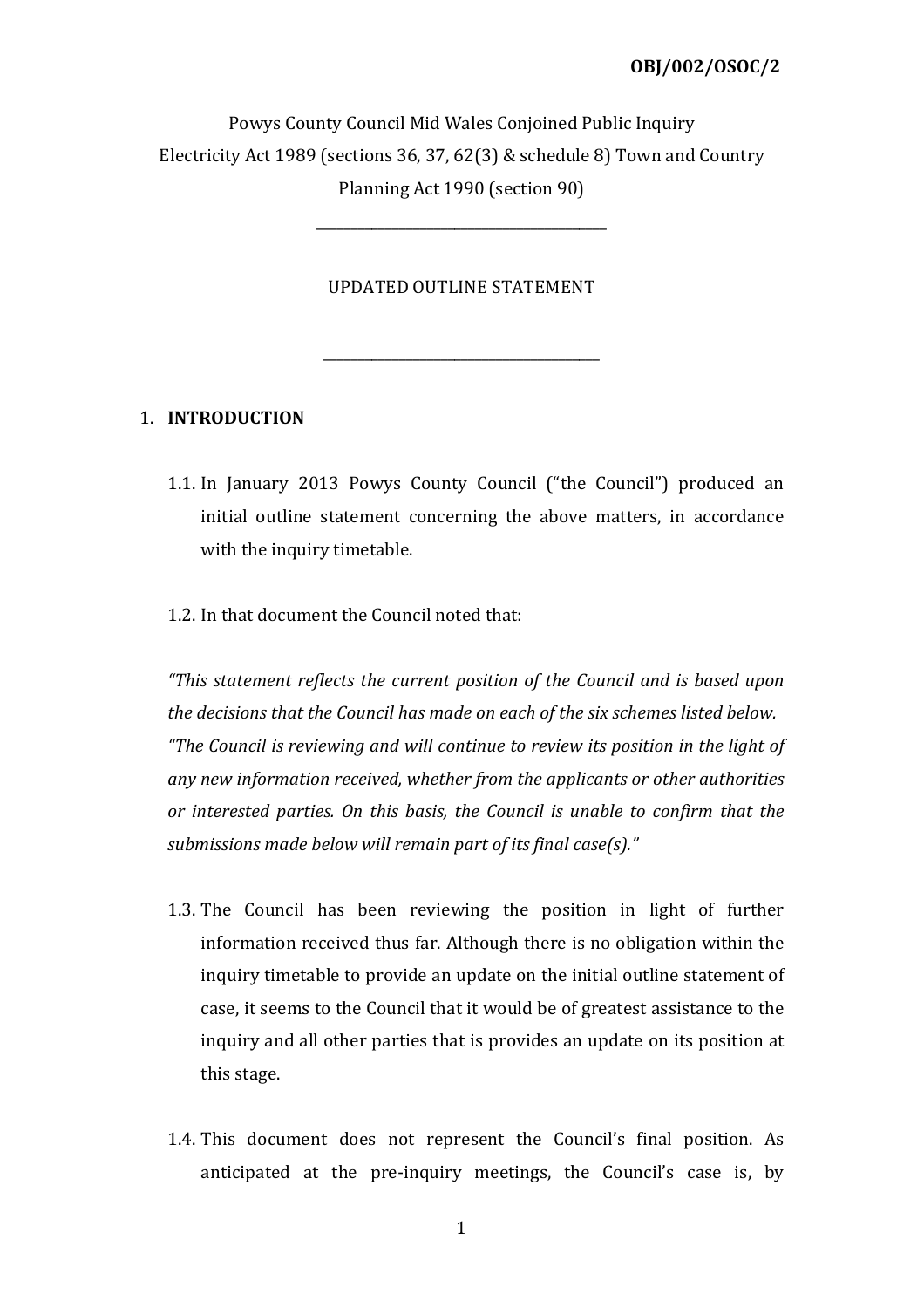necessity, evolving and developing in response to the further information provided and further discussions with all the other parties. However the Council will endeavour to continue to keep all parties and the inquiry updated on their current position so far as is reasonable and practicable.

- 1.5. In addition, the Council will be providing evidence during the course of the inquiry relating to the various matters which the Secretary of State has requested be addressed during the inquiry<sup>1</sup>. Some of those matters  $$ in particular issues relating to the individual and combined social and economic impact of the proposals, the inextricably linked and potentially differing implications for the electricity grid network if only some rather than all of the proposals are allowed and the combined landscape and visual impact of the proposed developments and other wind farm proposals - have been timetabled to be heard in March 2014, with statements of case due in January 2014.
- 1.6. Indeed, much of the key required information relating to such topics is either not fully in the public domain yet (grid lines – the Mid-Wales grid update project) or can be anticipated to require updated assessment in light of inevitable developments (cumulative impact) towards the end of 2013. Accordingly the formulation of such issues will have to wait – as anticipated by the inquiry timetable.

# 2. APPLICATIONS.

 $\overline{a}$ 

- 2.1. Application by Vattenfall dated 30 November 2007 for consent to construct and operate a 59.5MW wind turbine generating station near Llanbadarn Fynydd (referred to as "Llanbadarn Fynydd" in this statement).
	- 2.1.1. This is an application for 17 turbines, each with an installed capacity of up to 3.5MW.

<sup>1</sup> Pursuant to rule 4 (1) of the Electricity Generating Stations and Overhead Lines (Inquiries Procedure) (England and Wales) Rules 2007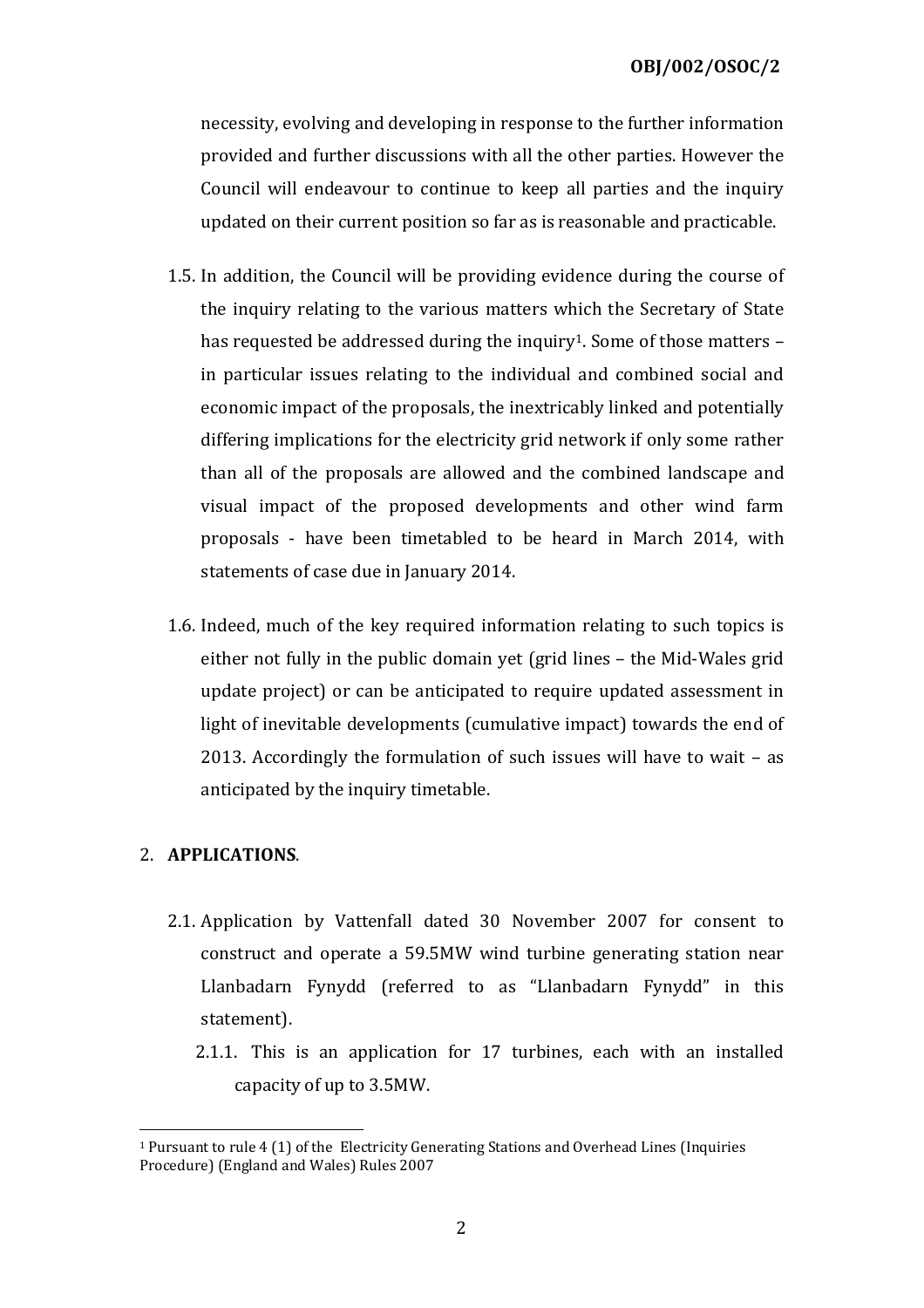- 2.1.2. The proposed turbines have a maximum height to blade tip of 126.5m
- 2.1.3. Also proposed is associated infrastructure, underground cabling, borrow pits and off site highway works.
- 2.1.4. The application lies partially in and partially outside the originally formulated SSA C for the purposes of TAN8, and mostly within the refined area anticipated by the Council's refinement work.
- 2.2. Application by Fferm Wynt Llaithddu Cyf dated 7 May 2008 for consent to construct and operate a 66.7MW wind turbine generating station, at Llaithddu (referred to as "Llaithddu" in this statement).
	- 2.2.1. This application is for 29 turbines, each rated at 2.3MW.
	- 2.2.2. The proposed turbines vary in height: 15 turbines will have a maximum height of 115.5 metres to blade tip and 14 will have a maximum height to blade tip of 99.5 metres.
	- 2.2.3. The site comprises approximate 660 hectares, and is situated 8km southwest of Newtown.
	- 2.2.4. Also proposed is associated infrastructure.
	- 2.2.5. The application lies outside the originally formulated SSA C for the purposes of TAN8, and is within the refined area anticipated by the Council's refinement work.
- 2.3. Application by Celtpower Limited dated 9 May 2008 for consent to construct and operate a 126MW wind turbine generating station at Llandinam (referred to as "Llandinam" in this statement).
	- 2.3.1. The application was originally made for 42-turbine generating station with an installed capacity of up to 126 MW.
	- 2.3.2. However the applicant initially proposed reducing this to 39 turbines with installed capacity of 117 MW.
	- 2.3.3. In February 2013 it was confirmed that a further 5 turbines would be removed from the scheme in an attempt to address outstanding concerns in relation to the scheme.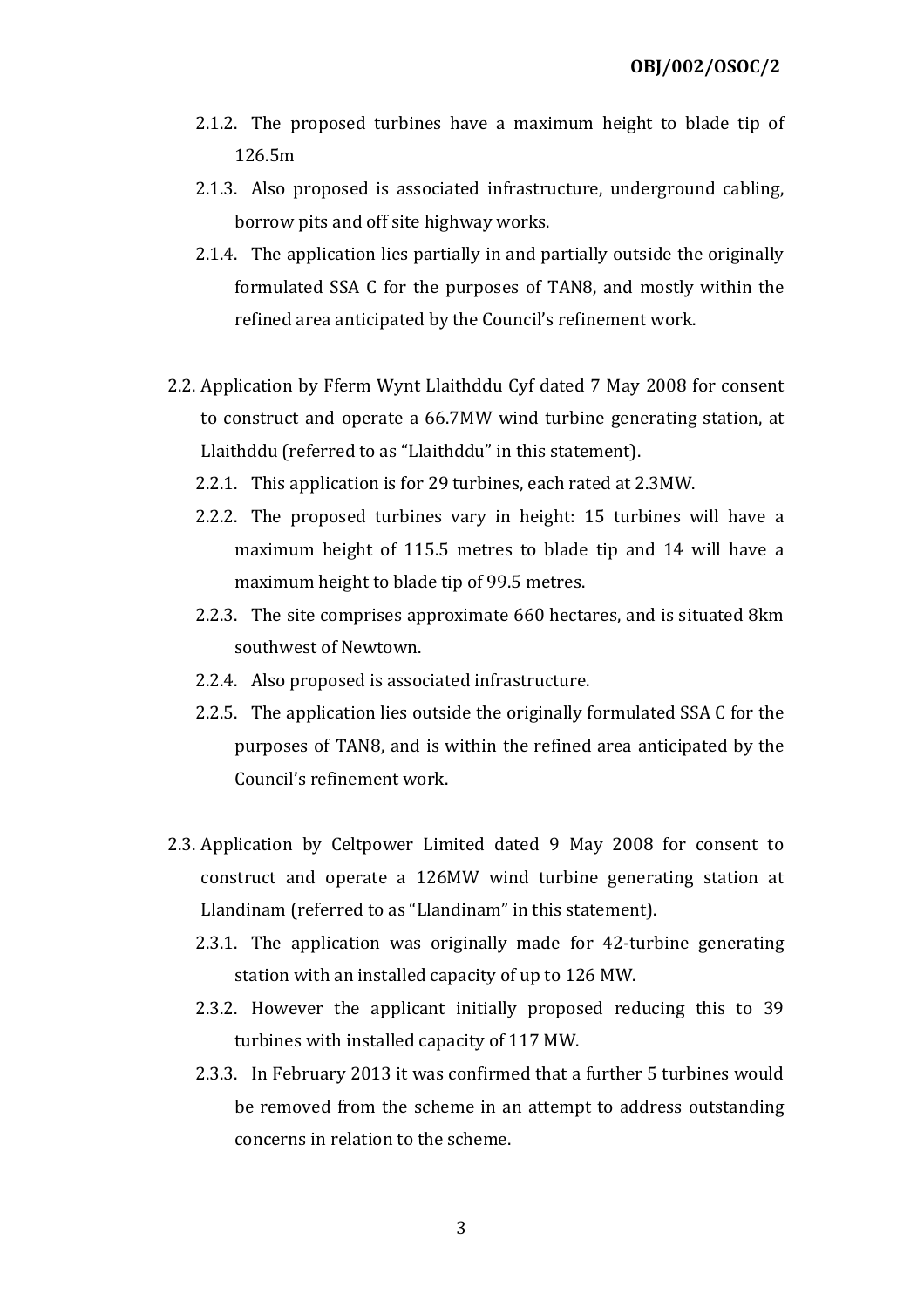- 2.3.4. The scheme is a repowering of the existing Penryddlan and Llidiartywaun wind farms. It will include removal of the existing 102 turbines at the site.
- 2.3.5. The "candidate" turbine has a maximum height to blade tip of 121.2 meters although a number of turbines will be of a lower height at 111.2 meters.
- 2.3.6. The application lies outside the originally formulated SSAC for the purposes of TAN8, and within the refined area anticipated by the Council's refinement work.
- 2.4. Application by RES UK & Ireland Limited dated 27 March 2009 for consent to construct and operate a 100MW wind turbine generating station at Llanbrynmair (referred to as "Llanbrynmair" in this statement).
	- 2.4.1. This application originally sought consent for a 43 turbine scheme.
	- 2.4.2. The current proposal (after amendments in 2011 and again in 2012) is for 30 turbines.
	- 2.4.3. The proposed turbines have an indicative maximum height to blade tip of 126.5m
	- 2.4.4. The application lies within the originally formulated SSA B for the purposes of TAN8, and mostly within the refined area anticipated by the Council's refinement work.
- 2.5. Application by RWE nPower Renewables Limited dated 11 December 2008 for consent to construct and operate a 130 - 250MW wind turbine generating station(referred to as "Carnedd Wen" in this statement.
	- 2.5.1. This application was originally for a 65 turbine scheme.
	- 2.5.2. Following amendments in 2011, the application was amended to a 50 turbine scheme with a maximum installed capacity of 250MW.
	- 2.5.3. The applicants have recently (March 2013) indicated that the capacity is to be amended to 150MW. The proposed turbine heights are 137m to tip and 90m to hub.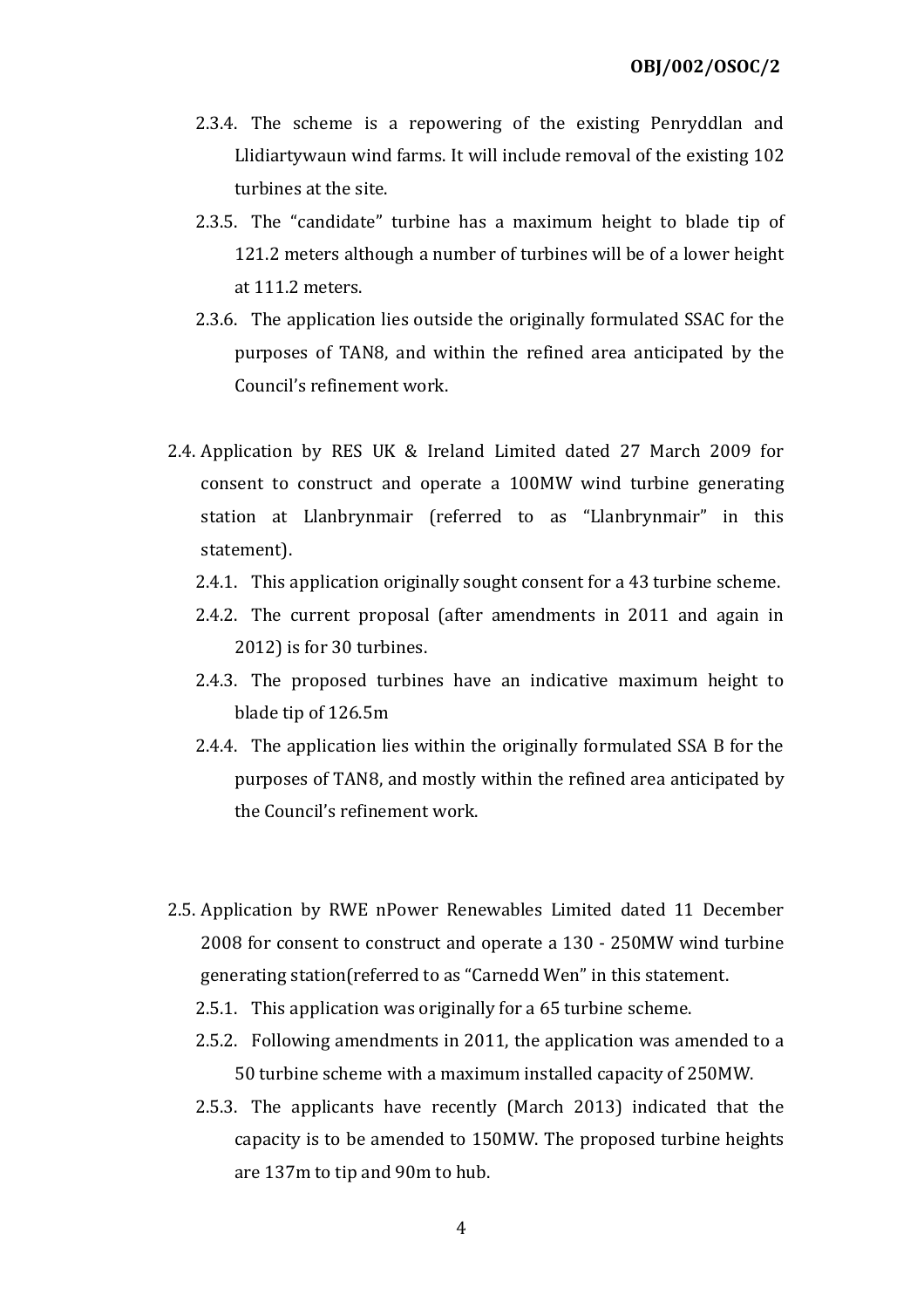- 2.5.4. The site is situated to the south of the A458 and to the north of Llanbrynmair.
- 2.5.5. The application lies within the originally formulated SSA B for the purposes of TAN8, and partially inside and partially outside the refined area anticipated by the Council's refinement work.
- 2.6. Application by SP Manweb plc dated 2 December 2009 for consent to install and keep installed a 132kv overhead electric line connection from the proposed Llandinam wind farm to the Welshpool substation (referred to in this statement as Llandinam 132kv overhead line).
	- 2.6.1. The application is to install and keep installed a new 132kV overhead line over a distance of 35km and within a 100m corridor from Llandinam wind farm to the Welshpool substation.
	- 2.6.2. In subsequent SEI produced in 2010 two amendments to the route were proposed taking it outside the original 100m corridor.

# 3. OVERVIEW

- 3.1. As set out in its recent Policy Statement of Case, the Council's evidence will provide a detailed analysis of the legislative background, national and local energy and planning policies, guidance and ministerial letters and statements.
- 3.2. It will accept the general need for wind farms, but through analysis of the relevant policy statements will address the extent to which that need is already met by other existing, consented and proposed wind farms, and thus the weight properly to be attached to it in the planning balance. It will demonstrate that the raft of policies, properly construed and considered in the relevant legal context, requires the decision maker to apply a balance between the need for wind farms and their associated benefits as against the harm caused by the applications.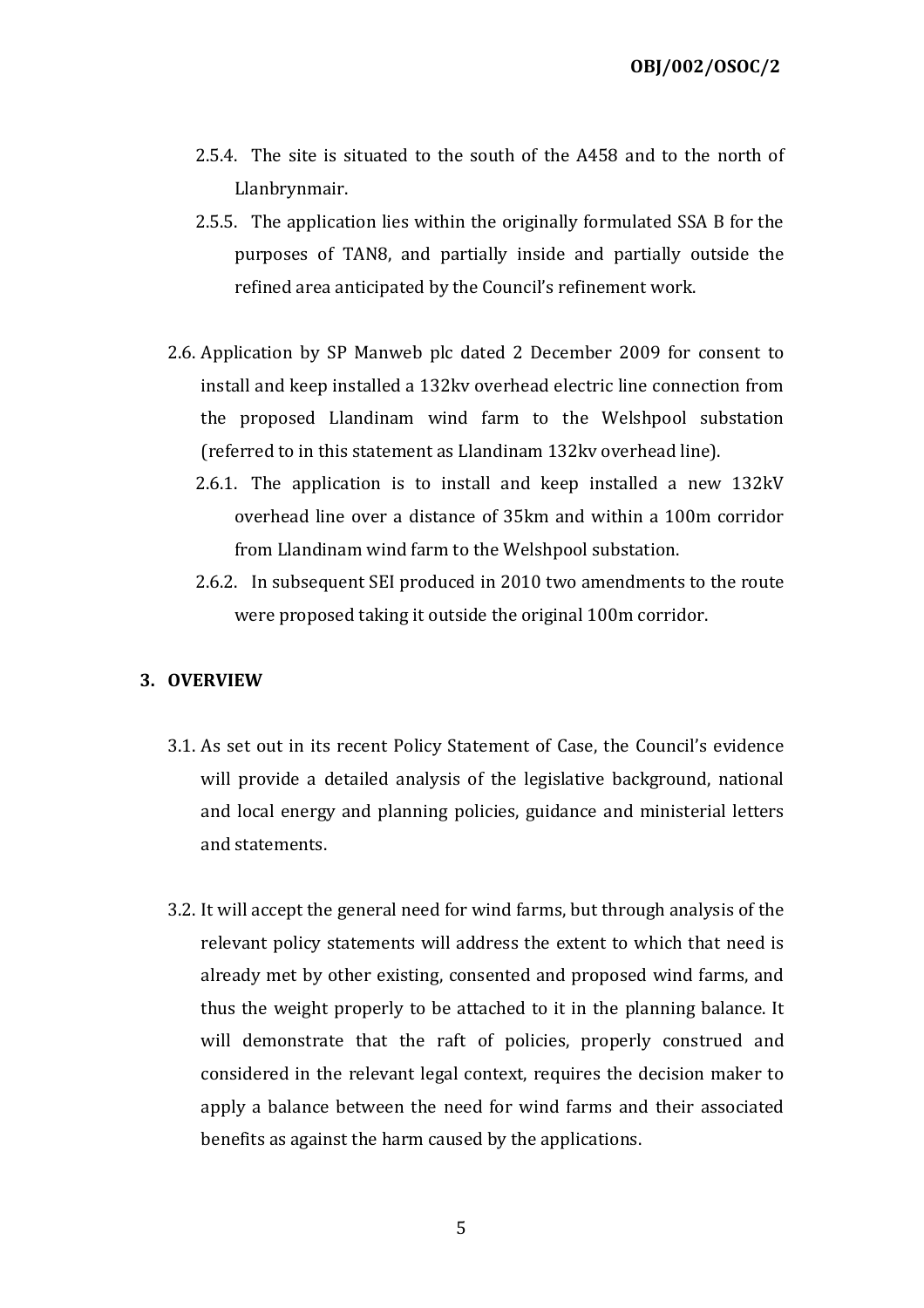- 3.3. In particular it will look at TAN8 capacity guidelines and the reasoning underpinning those capacities. They will explore the extent to which environmental harm will be caused by exceeding those capacities. It will demonstrate that these applications have the potential (with or without other consented wind farms and pending wind farm applications) to exceed the recently affirmed TAN8 capacity guidelines. It will consider the relationship between the TAN8 capacity limits and other statements of planning and energy policy.
- 3.4. The implications for the proposed grid connections if some or all of the proposals are allowed will be explored. The Council will contend that any lawful s.36 decision(s) to grant consent for the proposals (save for Llandinam which has a full grid proposal before the inquiry in any event) will require appropriate consideration to be given to the resulting implications for grid connection in the context of TAN 8 capacity guidelines. The Council will consider such guidelines and the extent of any further environmental harm resulting from the type of grid connection proposed. The Council will consider to what extent that may potentially vary depending upon how many – if any – of the proposals before the inquiry are given consent.

### 4. LLANBADARN FYNYDD

### 4.1. RFO1-Policy.

4.1.1. Reason for Objection ("RFO") 1 in the Council's Form B response on Llanbadarn Fynydd provides: "National Policy NPS EN-1 and EN-3 has a requirement that overarching weight be given to meeting the (renewable) energy need. In this respect and with regard to criteria for 'good design' for renewable energy infrastructure, proposals are expected to comply with the principles set out in the Overarching Energy NPS-EN1 and be designed to mitigate impacts such as landscape and visual impact, noise and effects on ecology. It is also recognised that where adverse impacts are considered, within the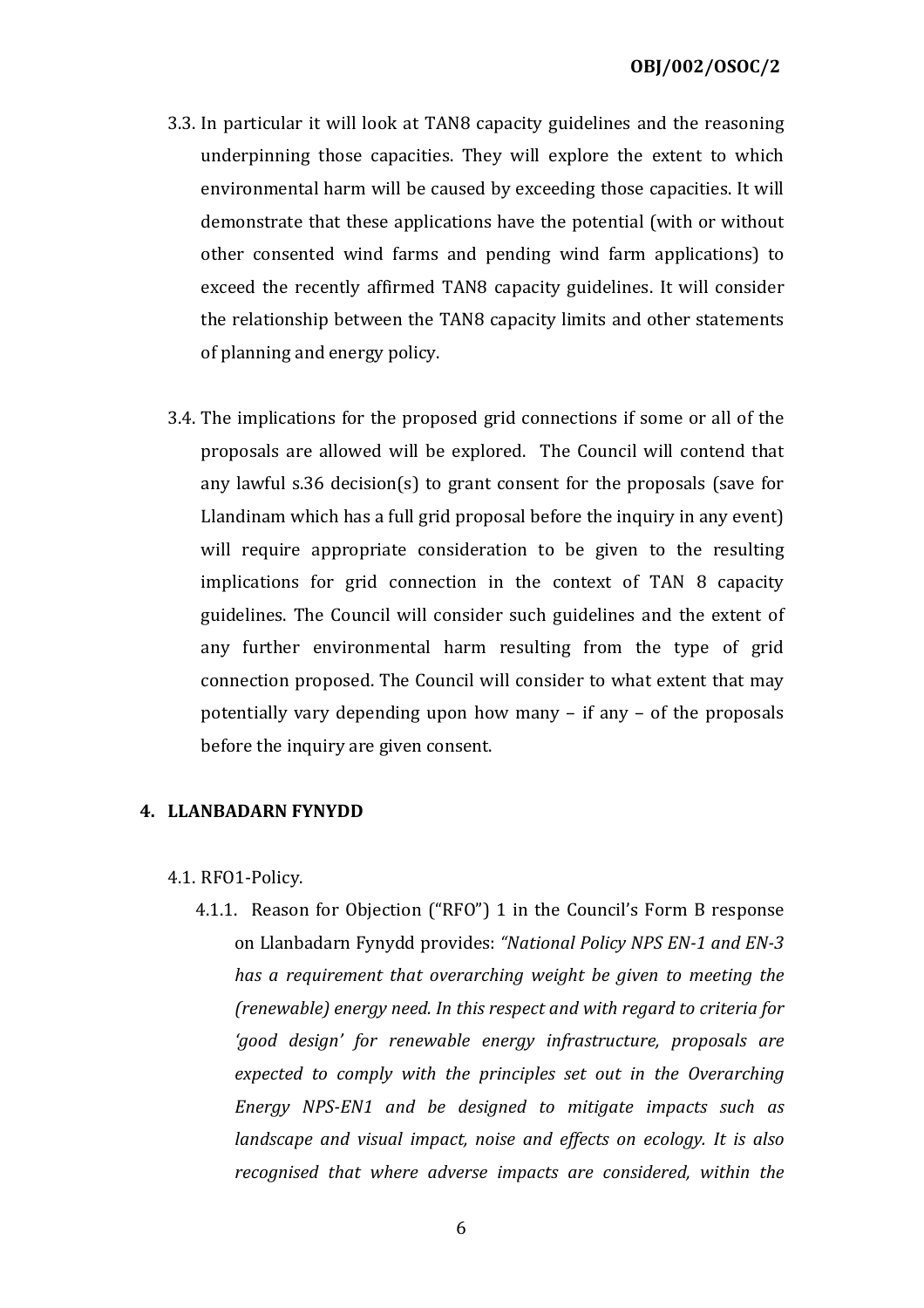context of longer term and cumulative impacts and, where the adverse impacts (after mitigation) outweigh the benefits or cannot be overcome, then consent should be refused where longer term and cumulative impacts would be sufficiently adverse (after mitigation) to outweigh the benefits. In the Local Planning Authority's view, the National Policy Requirements and prevailing Welsh Government and Local Policies cannot be met in the following respects"

- 4.1.2. As set out above, a full assessment of the policy framework will be provided, and will inform the Council's evidence and submissions. Policy does not form a reason for objection in and of itself, but the Council will argue that the identified harms, when assessed against the policy framework, mean that the application should be rejected.
- 4.2. Local Highway network (RFO2).
	- 4.2.1. RFO2 provides: "The delivery route chosen by the applicant has significant unresolved issues as follows: a. The existing Class III highway C1057, which is proposed to form part of the internal access route for construction vehicles, is narrow and lacks adequate width or passing places and use of this road by vehicles generated by the development will adversely affect the safety of existing highway users. Furthermore, the substandard width of highway proposed over the Vastre on the Class III C2058 will lead to conditions prejudicial to highway safety. b. The inadequate and lack of detail submitted for the Pool Road and Kerry Road turn, for abnormal loads, does not confirm that the route to the site can be negotiated and identifies private property being damaged. In addition, the likely delays congestion and inability to negotiate the turn will have a significant detrimental affect on the safety and free flow of travelling public."
	- 4.2.2. Although further SEI has been submitted by the applicant in February 2013, the information provided at this time does not fully address the local route issues identified in RF02, as communicated by the Council's highways officer to the Applicants. The Council is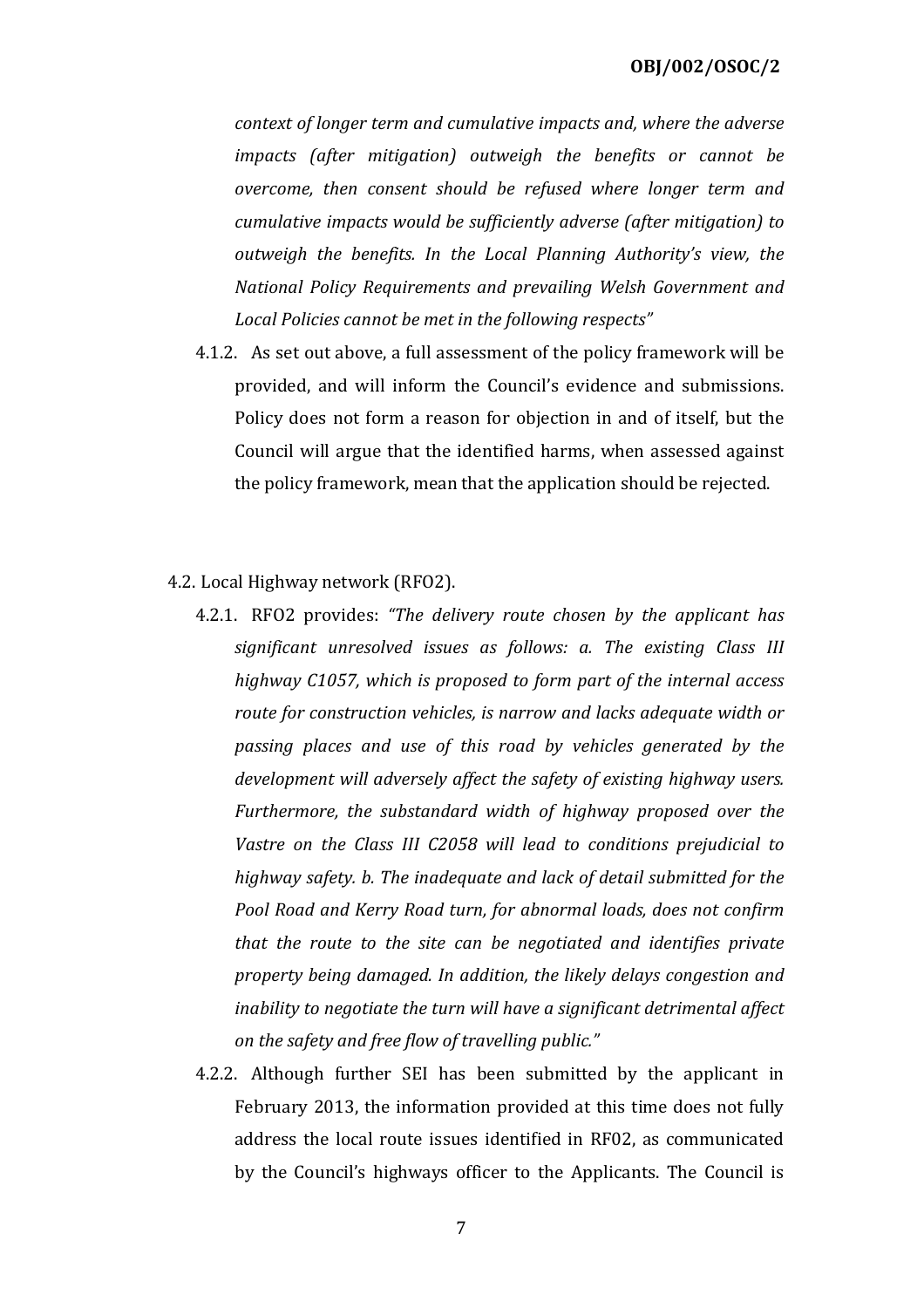working with the applicant to seek to resolve the remaining issues, particularly those surrounding the use of the Vastre road.

- 4.2.3. Following a meeting on the 10th April 2013 the Applicant agreed to provide drawings showing details for each access point between the haul roads and county roads. It was also agreed that the existing C1057 between Eastern and Southern Accesses would be strengthened prior to works commencing and inter-visible passing bays would be provided and construction staff and construction vehicles would be required to use the Western Access to the site to avoid the use of unsuitable and unimproved roads.
- 4.2.4. The Council will keep this matter under review
- 4.3. Strategic Traffic Management Plan (RFO3)
	- 4.3.1. RFO3 provides: "There is an absence of a Strategic Traffic Management Plan (sTMP) that has been agreed by the Highways Authority for Powys and other relevant bodies such as the Police, that would serve to acceptably mitigate by coordination, timetabling and cooperation with the Highways Authorities the effects of a large scale movements generated on the Powys road system that would otherwise not have the capacity to sustain such traffic movement. Without the sTMP to which a suitable Network Management Legal Control mechanism could be applied, the adverse cumulative impact upon the road network generated by uncoordinated large scale HGV and AIL vehicle movements to the site would have significant and adverse effects on the road system in Mid Wales sufficient to justify the recommendation of refusal of this development in respect of failing to satisfying (sic) the requirements of National Policy NPS EN-1 and EN-3 in respect of adverse impacts (after mitigation) outweighing the benefits."
	- 4.3.2. The Council has been and is considering a draft STMP, the latest version of which has been provided to them on the 16th April 2013. However, this has not formed part of an SEI submission to date.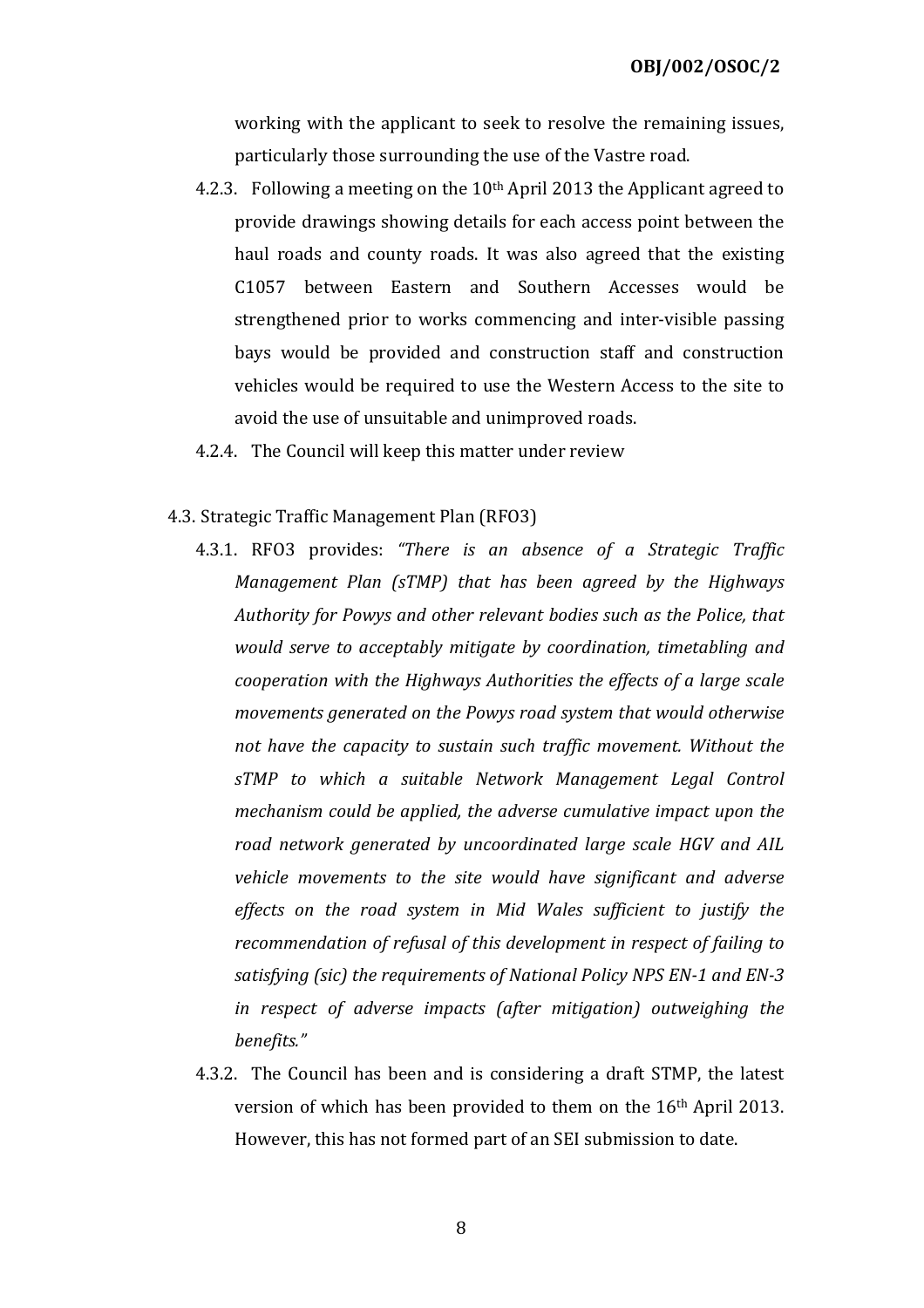- 4.3.3. The Council consider that there are still issues to be resolved in relation to section 3 of the STMP, which includes the route known as the "Vastre", to the extent that it uses County Road. The Council is seeking to resolve those issues with the developers. The Council is also seeking to negotiate a section 106 agreement to ensure that the STMP is adhered to and that damage to the highway is rectified at the applicant's expense.
- 4.4. Environmental impact of traffic generated and new roads and accesses (RFO4 and RFO5).
	- 4.4.1. RF04 provides: "The proposal fails to meet the requirement of Planning Policy Wales (February 2011) in respect of transport implications (section 8.7) pertaining to accessibility of the site; the environmental impact of both the transport infrastructure and traffic generated and; the effects of the safety and convenience of the other users of the transport network."
	- 4.4.2. RFO5 provides: "The requirements for the provision of an acceptable highway access and any new roads and accesses sufficient to service the developments without unacceptable environmental impacts is a stipulation of Policy E3 of the Powys Unitary Development Plan (adopted March 2010) and endorsed by generic Policy GP1 of this document. The proposal therefore fails to satisfy the requirement of adopted County UDP policies in respect of providing acceptable and adequate highway access to serve this development."
	- 4.4.3. The Council are not in a position to decide whether this objection can be withdrawn until they have been provided with the SEI relating to the STMP and the Local Highway Network.
	- 4.4.4. This matter is being kept under review. The Council will assess the environmental impacts of the final traffic information, and in particular the landscape impacts. In particular, the Council is in the process of assessing the landscape implications of the extensive work required to the Vastre route.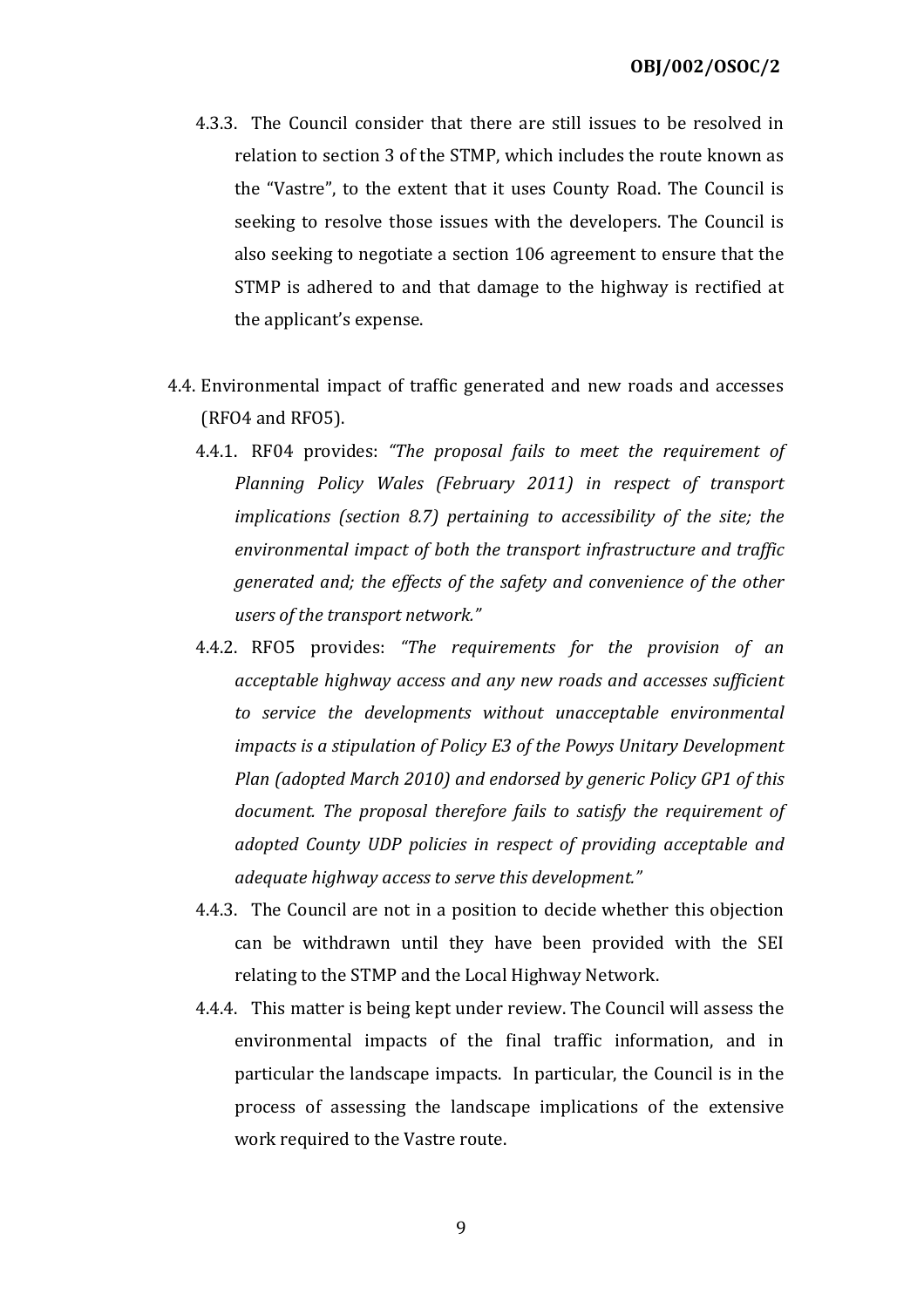- 4.5. Landscape and visual impact, and socio-economic impacts (RFO6).
	- 4.5.1. RFO6 provides: "the unacceptable landscape and visual impact of the applications including the detrimental effect on tourism and other economic factors."
	- 4.5.2. In relation to landscape, it is considered that Llanbadarn Fynydd occupies a separate landscape 'unit' east of the Ithon valley, an area of high rolling hills which drop down to the Teme valley in the east before rising immediately again; this latter landscape is part of the Shropshire Hills Area of Outstanding Natural Beauty (AONB). The Llanbadarn Fynydd landscape unit is of considerable value (although not designated) and judged to be of a comparable quality to the adjoining AONB and, critically, it is almost entirely 'untouched' by the effect of wind farm development. The Llanbadarn Fynydd landscape unit is a much less preferable option to continuing development along the Llandinam ridge, particularly in the context of the fact that the TAN 8 capacity guidelines can be met through development on Llandinam ridge. Wind farm development at Llanbadarn Fynydd, would have considerable harmful landscape effects, including on the AONB, and would set a precedent for other wind farm development in the same landscape unit. The Council will argue that the landscape effects of Llanbadarn Fynydd are unacceptable, both individually and cumulatively with other applications before the inquiry and in the planning process.
	- 4.5.3. In relation to socio-economic impacts, the Council are in the process of investigating socio-economic impacts and at the moment currently anticipates calling evidence on the impact of the proposal, individually and cumulatively with the other applications before this inquiry and in the planning process, on tourism and other economic factors, which will demonstrate that the Applicant's assessment of the socio-economic impacts in their ES is inadequate. If the Council provide such socio-economic evidence it will be presented in the timetabled session 4 (March/April 2014) in conjunction with the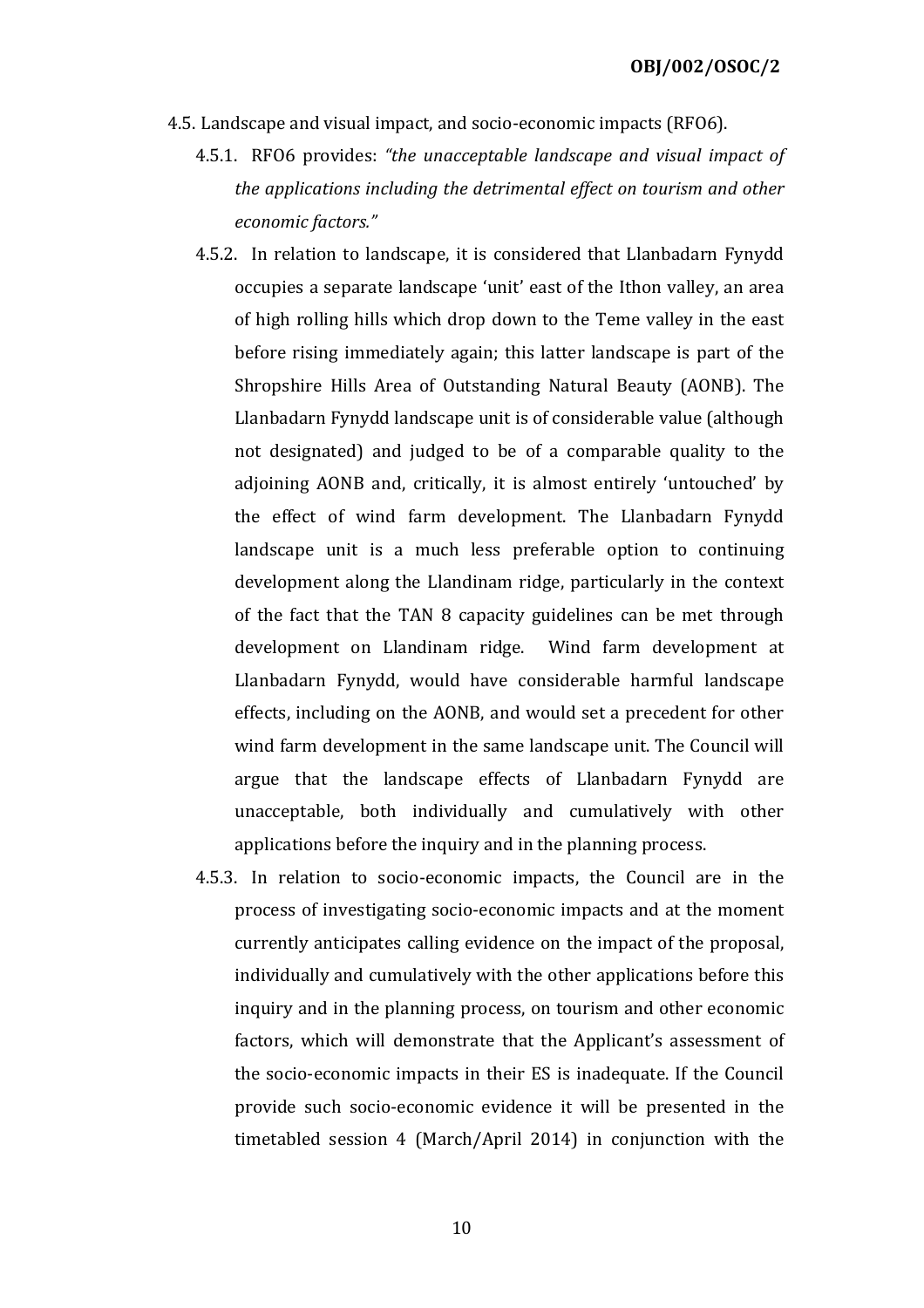other individual and cumulative socio economic points relating to other proposals.

### 4.6. Grid connections (RFO7)

4.6.1. RFO7 provides: "A lack of certainty as to whether the proposed development would contribute or result in the necessity for significant grid infrastructure development which may have the potential for further adverse impact on the landscape including visual, economic and environmental well-being of the area."

The Council is in the process of investigating the implications of this application for the grid infrastructure, and particularly the extent to which this application (individually or cumulatively) will give rise to a need for more environmentally damaging forms of grid infrastructure and anticipates calling evidence during session 4.

### 5. LLAITHDDU

- 5.1. RFO1 lack of information in respect of the proposed transport route
	- 5.1.1. RFO1 provides: "it is considered that the proposed transportation route is unacceptable on the basis of the information submitted."
	- 5.1.2. Further SEI in the form of an updated STMP in relation to the proposed delivery route from the south has still not been received to address the outstanding concerns. In the absence of this information the Council is not able to withdraw this objection. The Council understand from the Welsh Government in particular that the area of concern that remains unresolved in relation to delivery from the south is the implications of the necessary alterations at the Crossgates railway bridge for highway flow,. The Council will continue to work actively with the Welsh Government and the applicant in relation to the resolution of these issues.
	- 5.1.3. There remains uncertainty as to the willingness of the applicants to enter into a section 106 agreement to manage AIL deliveries or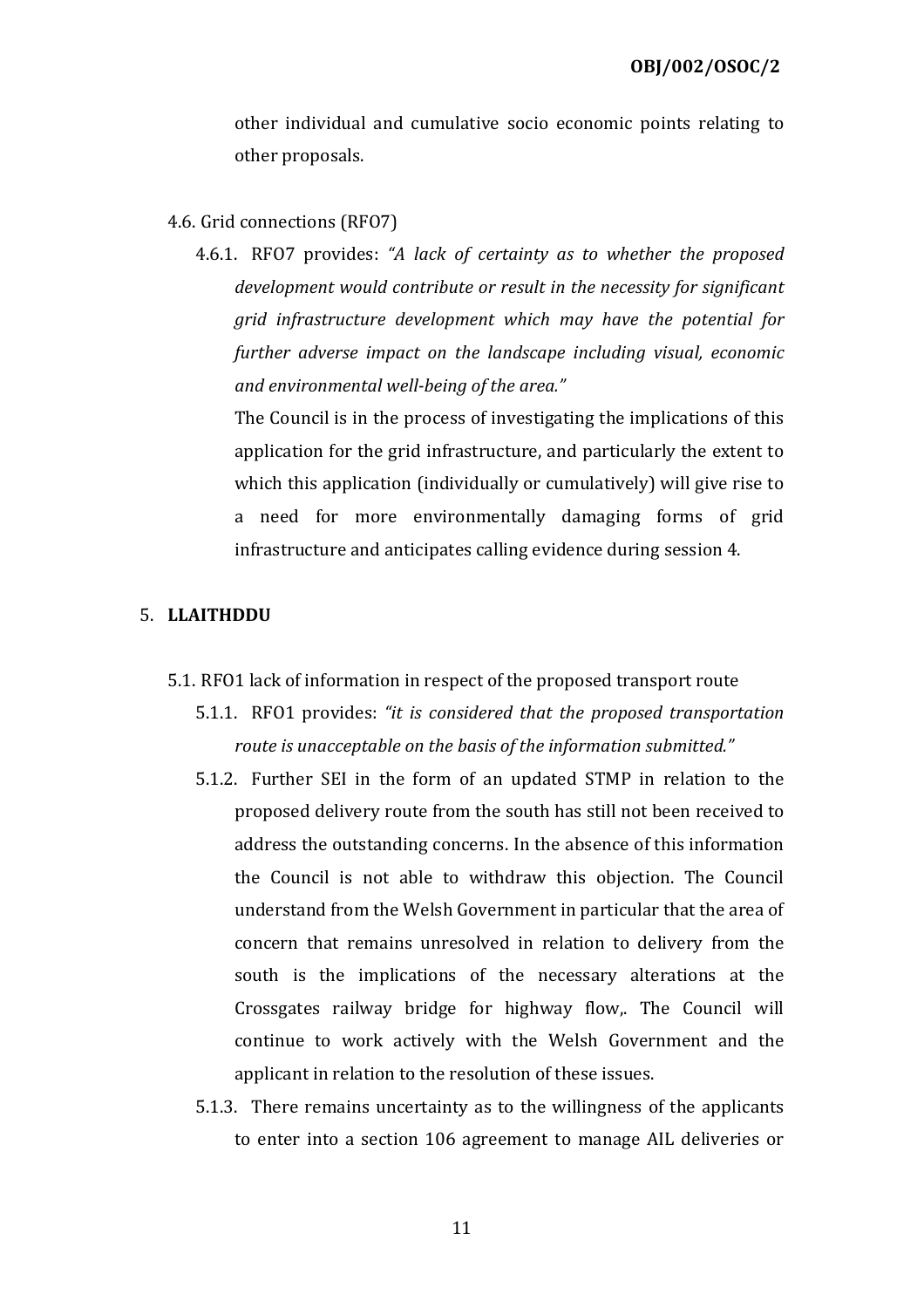rectify damage to the highway consistent with their duty to mitigate the effects of their development.

- 5.2. RF02 likely disruption to the highway network.
	- 5.2.1. RFO2 provides: "given the concern in relation to the likely levels of disruption envisaged on the highway network, it is considered that this would have a detrimental impact on the amenities of Powys residents and businesses."
	- 5.2.2. The Council has not yet been provided with adequate information to satisfy its concerns in relation to the local highway network. In particular the Council needs to be satisfied that the access from the A483 road to the site can be satisfactorily widened to enable access to the site.
- 5.3. RF03 landscape and visual.
	- 5.3.1. RF03 provides: "In light of the concerns expressed by Countryside Council for Wales regarding cumulative impacts and lack of mitigation, it is considered that the landscape and visual impact of the proposal is unacceptable."
	- 5.3.2. In relation to landscape, the Council has reviewed this matter with its own landscape witness. It will argue that there is some support in landscape terms for Llaithddu. Whilst it would abut Llandinam at its northern end, it would follow a secondary ridge to the south-east to that occupied by Llandinam and would be largely concealed in views from the Dulas valley to the west. However, in continuing along this ridge it would greatly increase the effects of wind turbines on Bwlchy-Sarnau, its valley and a wide sweep of landscape to the south. The northern part of Llaithddu would be read as effectively an extension of the Llandinam proposal and its impact is considered limited and supportable (subject to consideration of the extent to which the particular design of Llandinam and Llaithddu are compatible) having regard to the need. However, the southern part of Llaithddu is more harmful and is not supportable having regard to the need.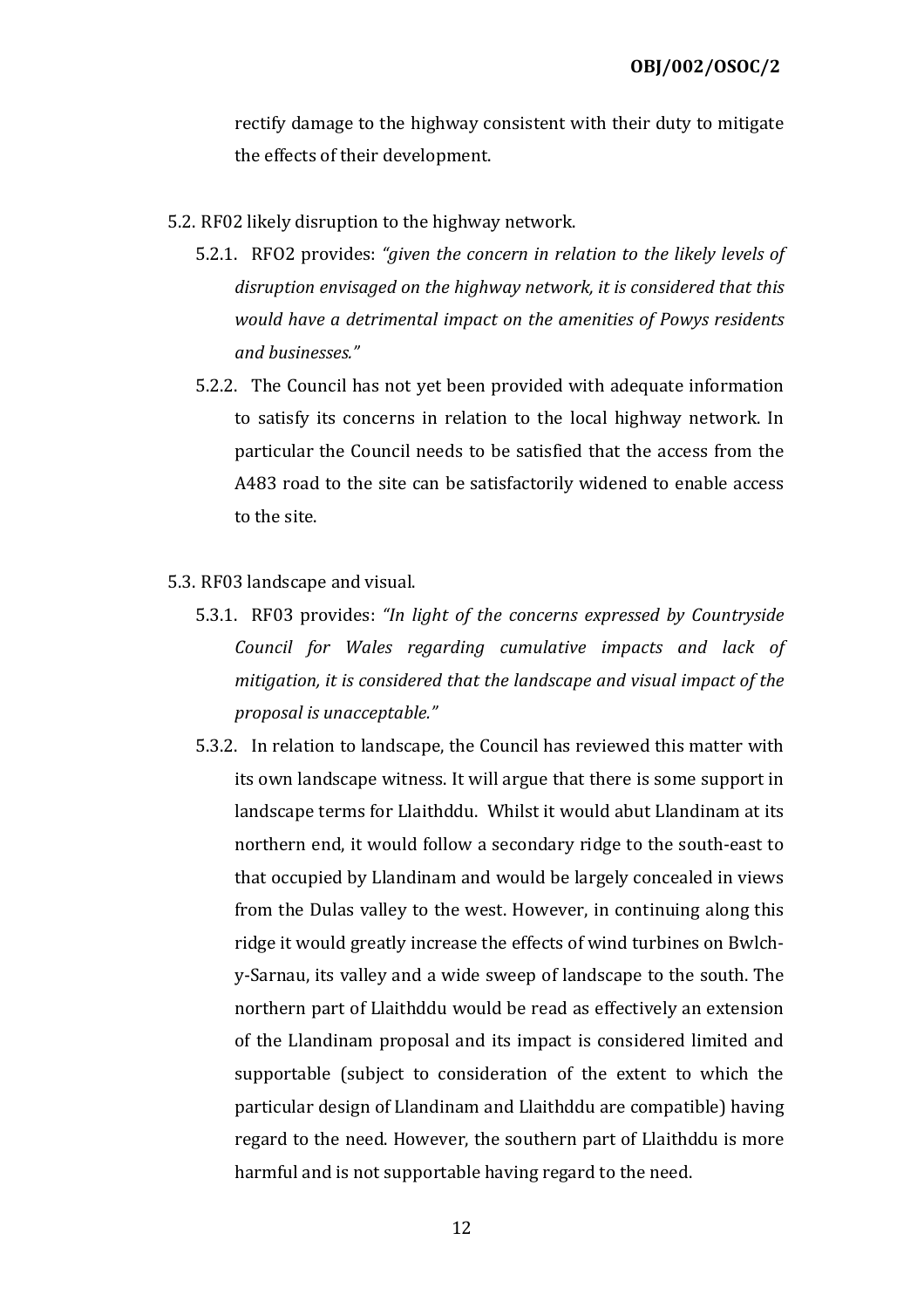- 5.3.3. In the circumstances the Council consider that in its current form the Llaithddu application is unacceptable in landscape terms both individually and cumulatively with other applications before the inquiry and in the planning system. While it considers that there is capacity in landscape terms for development to the north of the Llaithddu site, that judgment is predicated on the Inspector accepting that due to the evidence base underlying the Council's refinement work on TAN8, weight should be placed on that refinement exercise and that Llaithddu is able to contribute to the TAN8 capacity guidelines.
- 5.4. RFO4 biodiversity-curlew
	- 5.4.1. RFO4 provides "the proposed development would have an unacceptable adverse impact on the curlew."
	- 5.4.2. As recommended at the pre-inquiry meeting, the Council are working closely with Natural Resources Wales ("NRW", previously the Countryside council for Wales "CCW") in relation to the presentation of evidence.
	- 5.4.3. The Council will not themselves lead evidence in relation to this RFO as NRW will be providing evidence on this point and the Council is anxious to comply with the Inspector's request to avoid duplication of evidence.
	- 5.4.4. The Council is aware that NRW are in discussions with the Applicant to explore whether objections in relation to the curlew can be overcome. Should NRW be satisfied on this point then the Council would no longer pursue this RFO.
- 5.5. RFO5 hydrology and peat resources.
	- 5.5.1. RF05 provides: "there is insufficient evidence to demonstrate that the proposed development would not have an unacceptable impact on hydrology and peat resources in relation to the site."
	- 5.5.2. The Council is satisfied that the surface water issues identified in relation to this matter can be satisfactorily resolved by condition. In respect of peat matters that evidence is being led by NRW, but the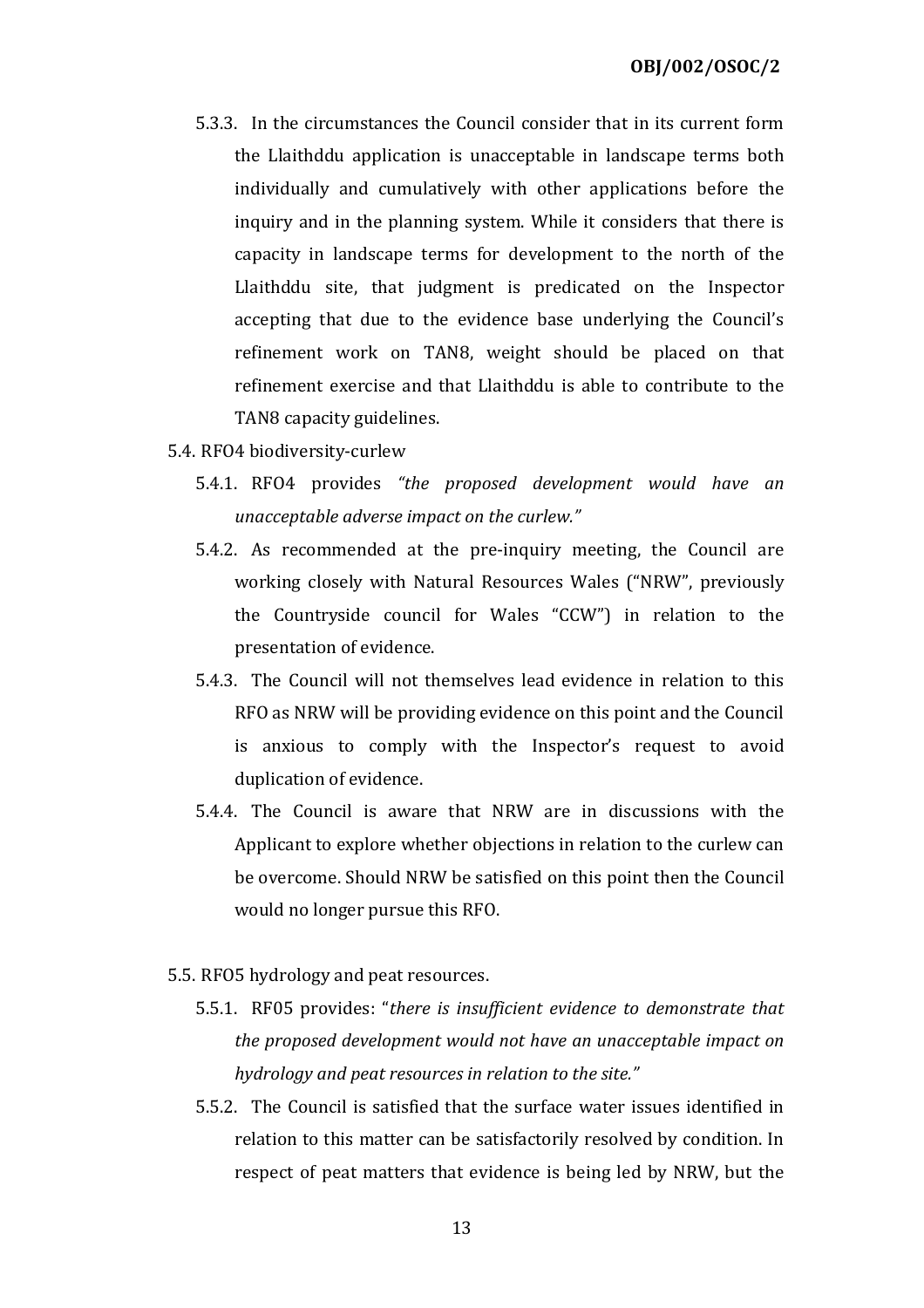Council understands that they are not leading an objection on the grounds of peat resources in relation to this application. On that basis, the issue is not pursued.

#### 5.6. RFO6 noise

- 5.6.1. RFO6 provides "there is insufficient information to demonstrate that there will not be unacceptable adverse noise impacts."
- 5.6.2. At the time of completing form B the Council were of the view that insufficient information had been provided to demonstrate that there would be no unacceptable impacts in relation to noise.
- 5.6.3. Since the time of objection further information has been provided such that the Council are now satisfied in principle that noise can be managed within acceptable levels through appropriately worded conditions.
- 5.6.4. Thus, provided the Council is able to agree suitably worded conditions the Council anticipates that it will not be relying on RF06.

### 5.7. RF07 grid

- 5.7.1. RFO7 provides "in light of the objection made by the Countryside Council for Wales, it is considered that insufficient information has been submitted to demonstrate that there is no obvious reason why a grid connection will not be possible."
- 5.7.2. The Council is in the process of investigating the implications of this application for the grid infrastructure, and particularly the extent to which this application (individually or cumulatively) will give rise to a need for more environmentally damaging forms of grid infrastructure. At the moment the Council anticipate calling evidence on this matter in session 4 (cumulative impacts).
- 5.8. Socio-economic impacts
	- 5.8.1. The Council reserves the right to object on socio-economic grounds.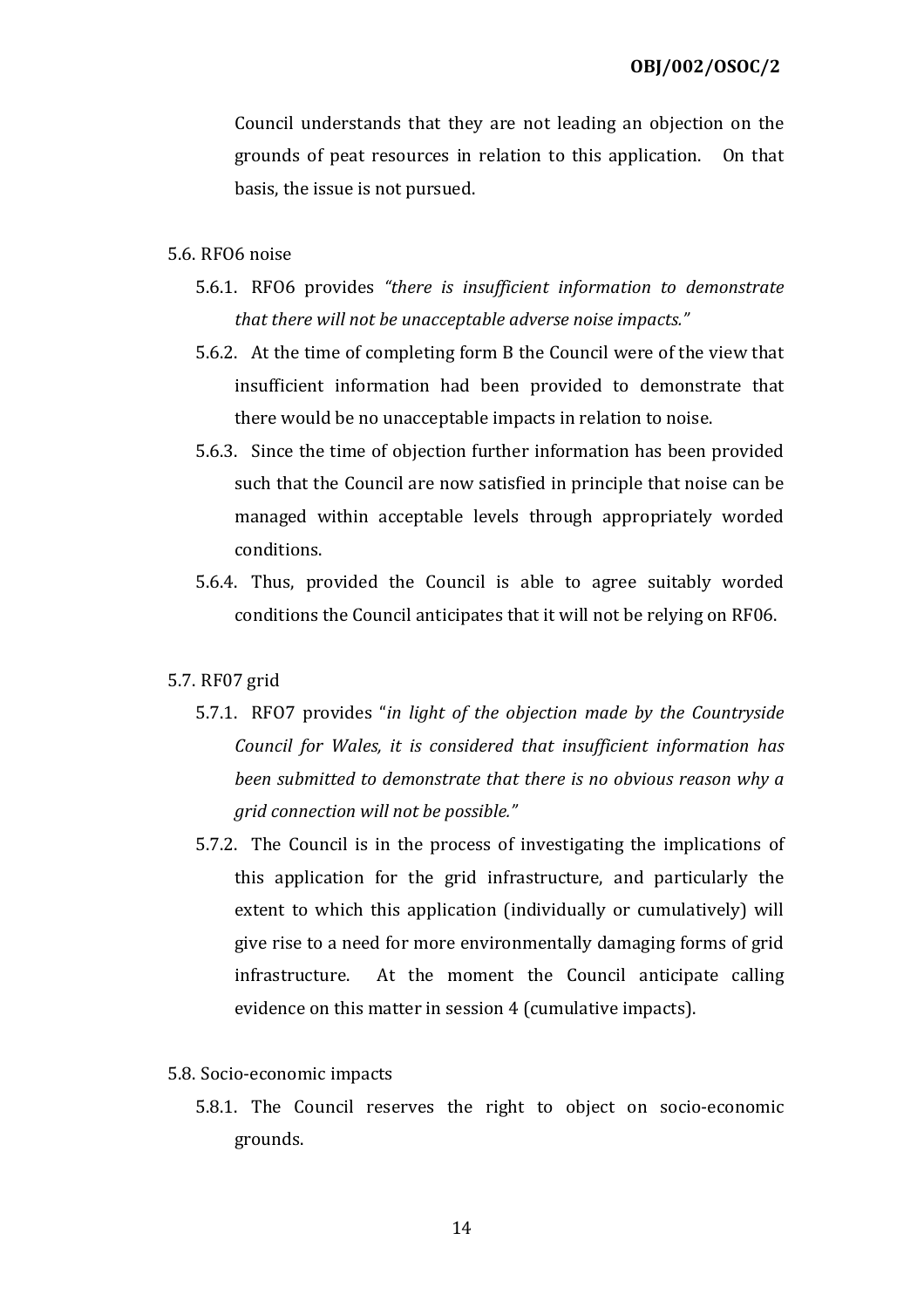5.8.2. In relation to socio-economic impacts, the Council is in the process of investigating the impact of the proposal, individually and cumulatively with the other applications before this inquiry and in the planning process, on tourism and other economic factors, and to demonstrate that the Applicant's assessment of the socio-economic impacts in their ES is inadequate. Any socio-economic evidence will be presented in the timetabled session 4 (March/April 2014) in conjunction with the other individual and cumulative socio economic points relating to other proposals.

### 6. LLANDINAM

- 6.1. Trunk road network (RFO1)
	- 6.1.1. RFO1 provides: "in terms of the trunk road network, it is considered that the proposed transportation route is unacceptable on the basis that there is insufficient information to demonstrate the viability of the proposed route."
	- 6.1.2. The Council has received further SEI containing a STMP in April 2013. However, a comprehensive review is still being undertaken.
	- 6.1.3. Given that the Council understand that the proposal for Llandinam is to use the southern route to access the site, there are still outstanding matters to be considered. The Council understands from the Welsh Government that there are two particular areas of concern that remain unresolved in relation to delivery from the south: the implications of the necessary alterations at Crossgates Bridge for highway flow, and the crossing of the River Wye. The Council will continue to work actively with the Welsh Government and the applicant in relation to the resolution of these issues.
	- 6.1.4. There remains uncertainty as to the willingness of the applicants to enter into a section 106 agreement to manage AIL deliveries or to rectify any damage to the highway consistent with their duty to mitigate the effects of their development.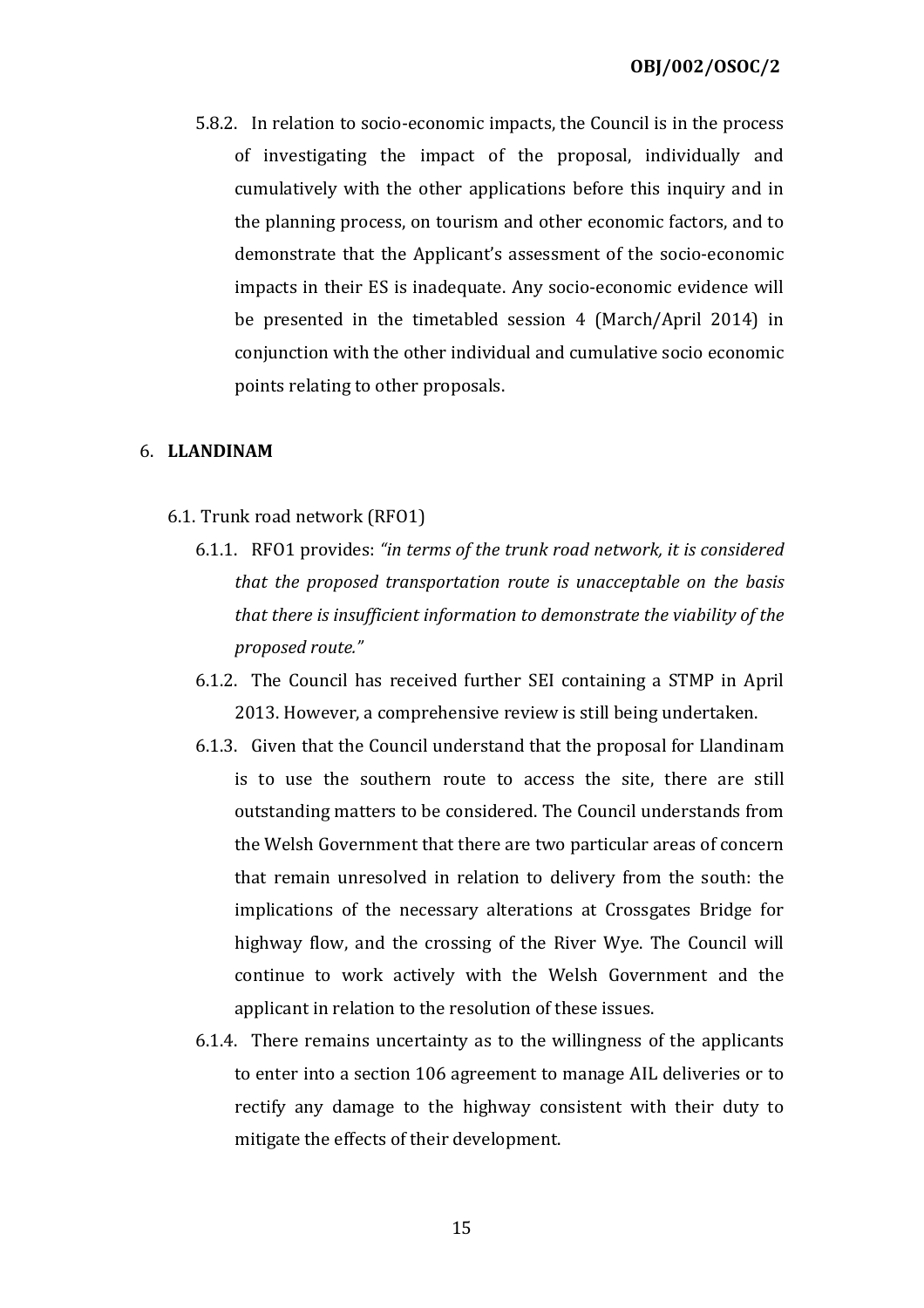- 6.2. Local highway network (RFO2)
	- 6.2.1. RF02 provides "on the basis of the information submitted, it is considered that the proposed development would have an unacceptable impact on the local highway network."
	- 6.2.2. The Council has not yet been provided with adequate information to satisfy its concerns in relation to the local highway network. In particular the Council needs to be satisfied that the access from the A483 road to the site can be satisfactorily widened to enable access to the site.
- 6.3. Landscape and visual impact (RFO3)
	- 6.3.1. RFO3 provides: "the proposal would have an unacceptable landscape and visual impact. This includes cumulative impact, taking into account other proposed wind farm developments."
	- 6.3.2. Since the Council's original objection on landscape and visual grounds further information in terms of an SEI was submitted in April 2013. The amendments to the scheme include the deletion of the five most northerly turbines together with other layout alterations. The Council have had an opportunity to review the amended layout with their consultant. Following the alterations to the scheme (as requested by the Council), and in the policy context and in light of the existing wind farm at the site, the Council have concluded that the proposal can now be considered acceptable in landscape and visual terms.
- 6.4. Biodiversity (RF04)
	- 6.4.1. RFO4 provides: "The proposed development would have an unacceptable adverse impact on the interests of biodiversity."
	- 6.4.2. As recommended at the pre-inquiry meeting, the Council are working closely with NRW in relation to the presentation of evidence.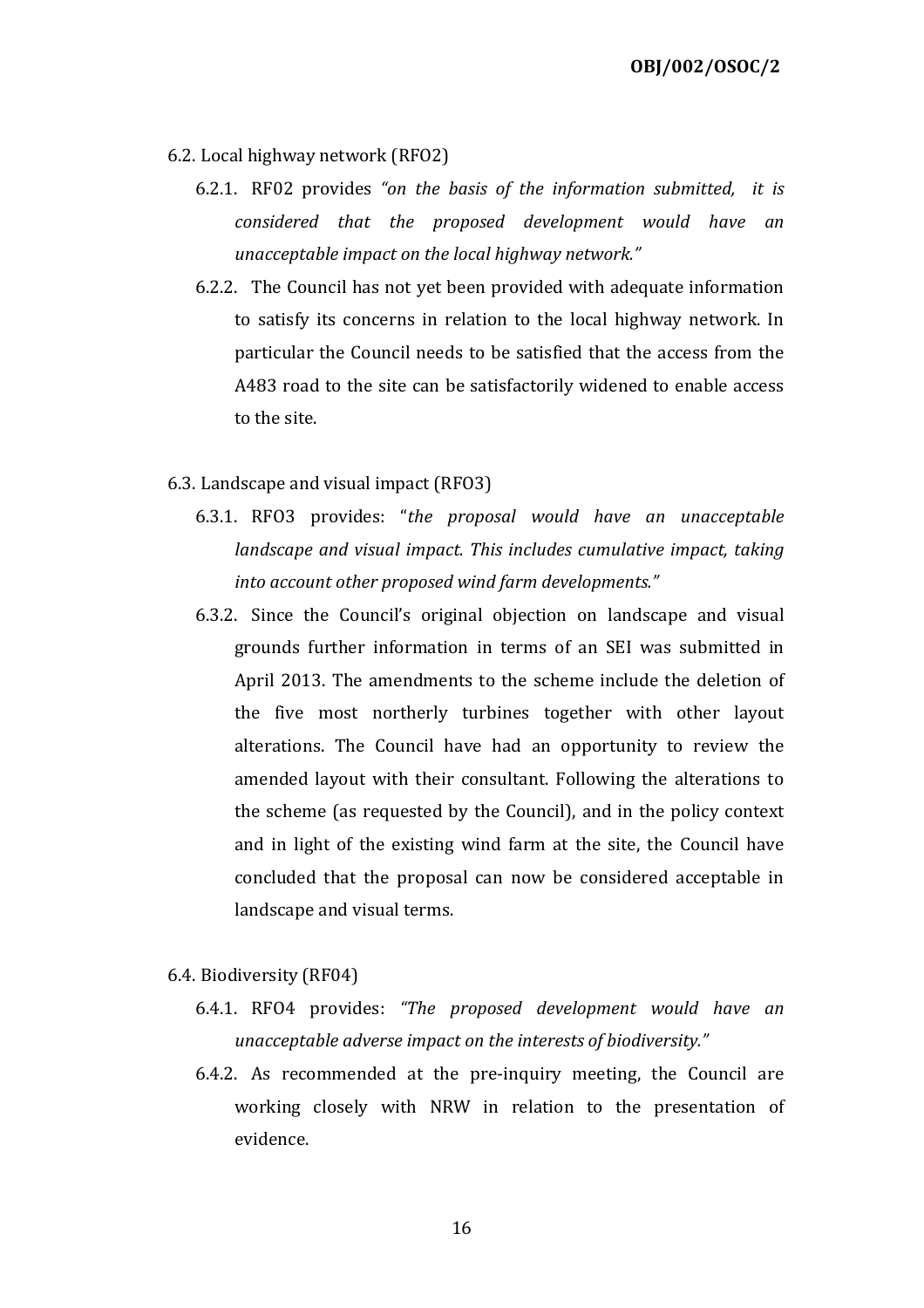- 6.4.3. The Council will not themselves lead evidence in relation to this RFO as NRW will be providing evidence on this point and the Council is anxious to comply with the Inspector's request to avoid duplication of evidence.
- 6.4.4. The Council is aware that NRW are in discussions with the Applicant to explore whether objections in relation to the biodiversity can be overcome. Should NRW be satisfied on this point then the Council would no longer pursue this RFO.
- 6.5. Hydrology and peat resources (RF05)
	- 6.5.1. RF05 provides: "there is insufficient information to demonstrate that the proposed development would not have an unacceptable impact on the hydrology and peat resource."
	- 6.5.2. As recommended at the pre-inquiry meeting, the Council is working closely with NRW in relation to the presentation of evidence.
	- 6.5.3. The Council will not themselves lead evidence in relation to this RFO as NRW will be providing evidence on this point and the Council is anxious to comply with the Inspector's request to avoid duplication of evidence.
	- 6.5.4. The Council is aware that NRW are in discussions with the Applicant to explore whether objections in relation to hydrology and peat resources can be overcome. Should NRW be satisfied on this point then the Council would no longer pursue this RFO.
- 6.6. Noise impacts (RFO6)
	- 6.6.1. RFO6 provides: "There is insufficient information to demonstrate that there will not be unacceptable adverse noise impacts."
	- 6.6.2. At the time of completing form B the Council was of the view that insufficient information had been provided to demonstrate that there would be no unacceptable impacts in relation to noise.
	- 6.6.3. Since the time of objection further information has been provided such that the Council is now satisfied in principle that noise can be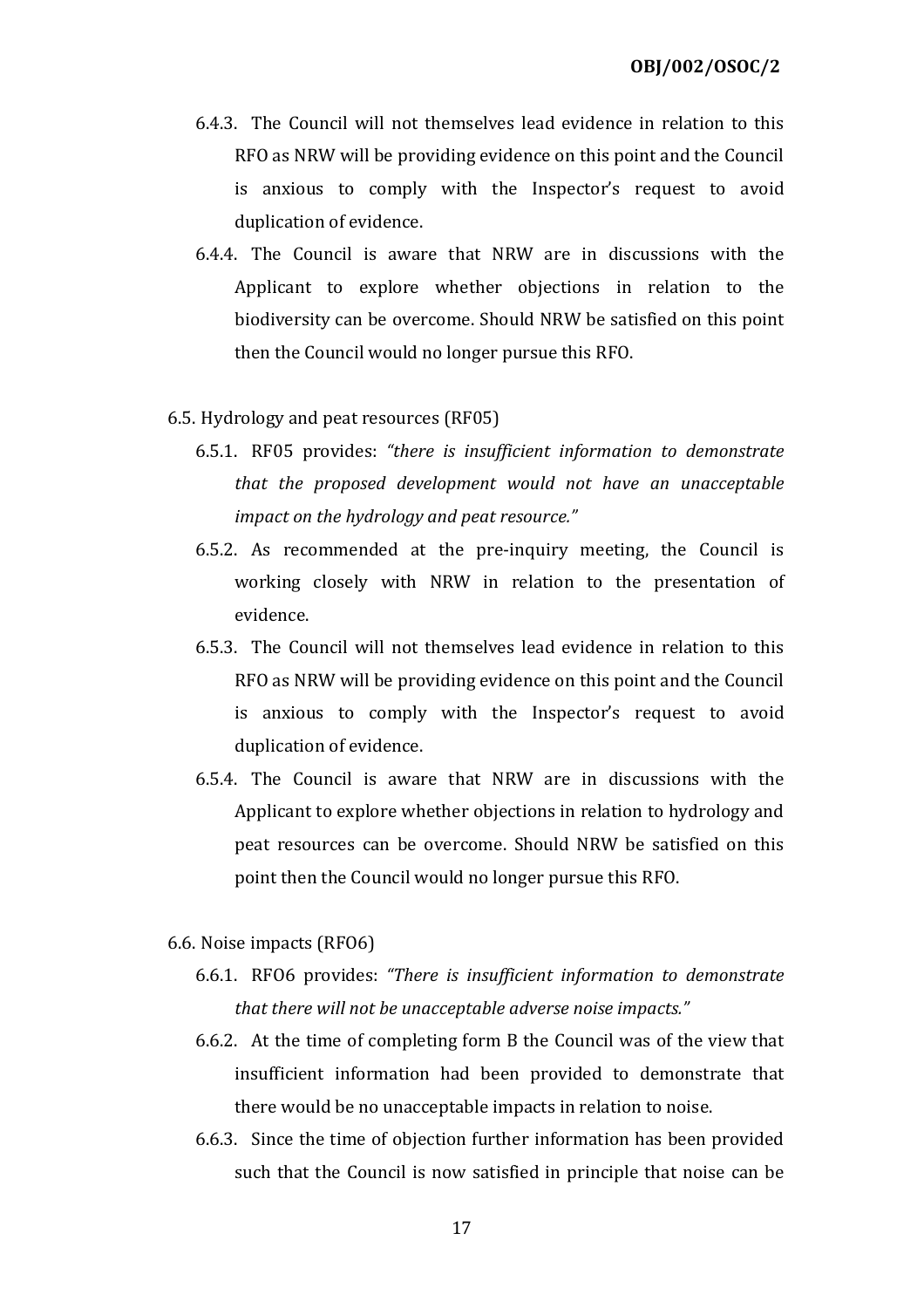managed within acceptable levels through appropriately worded conditions.

- 6.6.4. Thus provided the Council is able to agree suitably worded conditions the Council anticipate that it will not be relying on RF06.
- 6.7. Cultural heritage (RFO7)
	- 6.7.1. RF07 provides: "it is considered that the proposed development would have a detrimental impact on cultural heritage."
	- 6.7.2. Since Council's original objection on cultural heritage grounds, further information in terms of an SEI has been submitted in April 2013. The amendments include deletion of the five most northerly turbines together with other layout alterations. The Council is in the process of reviewing this further information to see if their cultural heritage concerns can be considered resolved. It will update the inquiry as soon as the outcome of that review is concluded.
- 6.8. Socio-economic impacts
	- 6.8.1. The Council reserves the right to object on socio-economic grounds.
	- 6.8.2. In relation to socio-economic impacts, the Council is in the process of investigating socio-economic impacts and at the moment propose to call evidence on the impact of the proposal, individually and cumulatively with the other applications before this inquiry and in the planning process, on tourism and other economic factors, and to demonstrate that the Applicant's assessment of the socio-economic impacts in their ES is inadequate. Any socio-economic evidence will be presented in the timetabled session 4 (March/April 2014) in conjunction with the other individual and cumulative socio economic points relating to other proposals.

### 7. LLANBRYNMAIR

7.1. RFO1-local highway network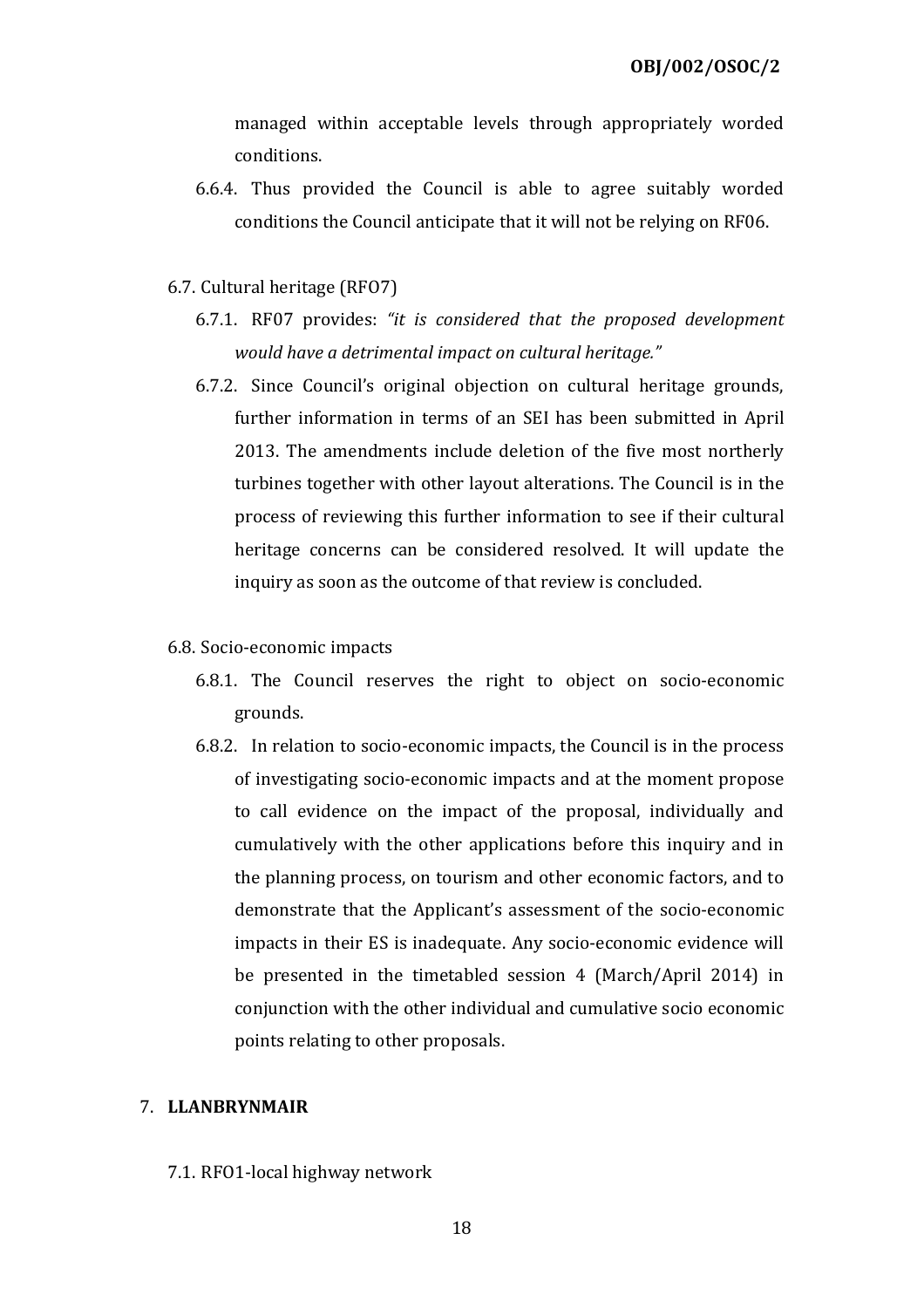- 7.1.1. RFO1 provides "on the basis of the information submitted, it is considered that the development would have an unacceptable impact on the local highway network."
- 7.1.2. The Council understand that the Applicant is in the process of producing an amended local traffic management plan. The Council has not yet received SEI containing and assessing any such plan. The Council in particular need to assess the landscape and visual impact of the very significant works required on the local highway between Llanerfyl and Tallerddig. The Council asks the Secretary of State to consider the extent to which the significant impacts of the Applicant's proposed access route could be mitigated by alternative routes, for example shared use of the Carnedd Wen site access and whether the current proposals comply with the Applicants' duties to preserve amenity under schedule 9 of the Electricity Act 1989.
- 7.1.3. Further, the Council considers that there are still issues to be resolved in relation to the section of County Road through Welshpool to be used under the STMP. The Council is seeking to resolve those issues with the developers. The Council is also seeking to negotiate a section 106 agreement to ensure that the STMP is adhered to and to ensure that any damage to the highway is rectified at the applicants' expense.
- 7.1.4. The Council will keep this matter under review.
- 7.2. RF02-landscape and visual
	- 7.2.1. RFO2 provides "on the basis of the information submitted, the proposal would have an unacceptable landscape and visual impact."
	- 7.2.2. The Council understands that the Applicant is in the process of producing further SEI in an attempt to demonstrate that the Council's concerns in relation to the landscape and visual impact of this development can be overcome. No such SEI has been received to date. Once this SEI has been received the Council will complete their review of the individual and cumulative landscape impacts of this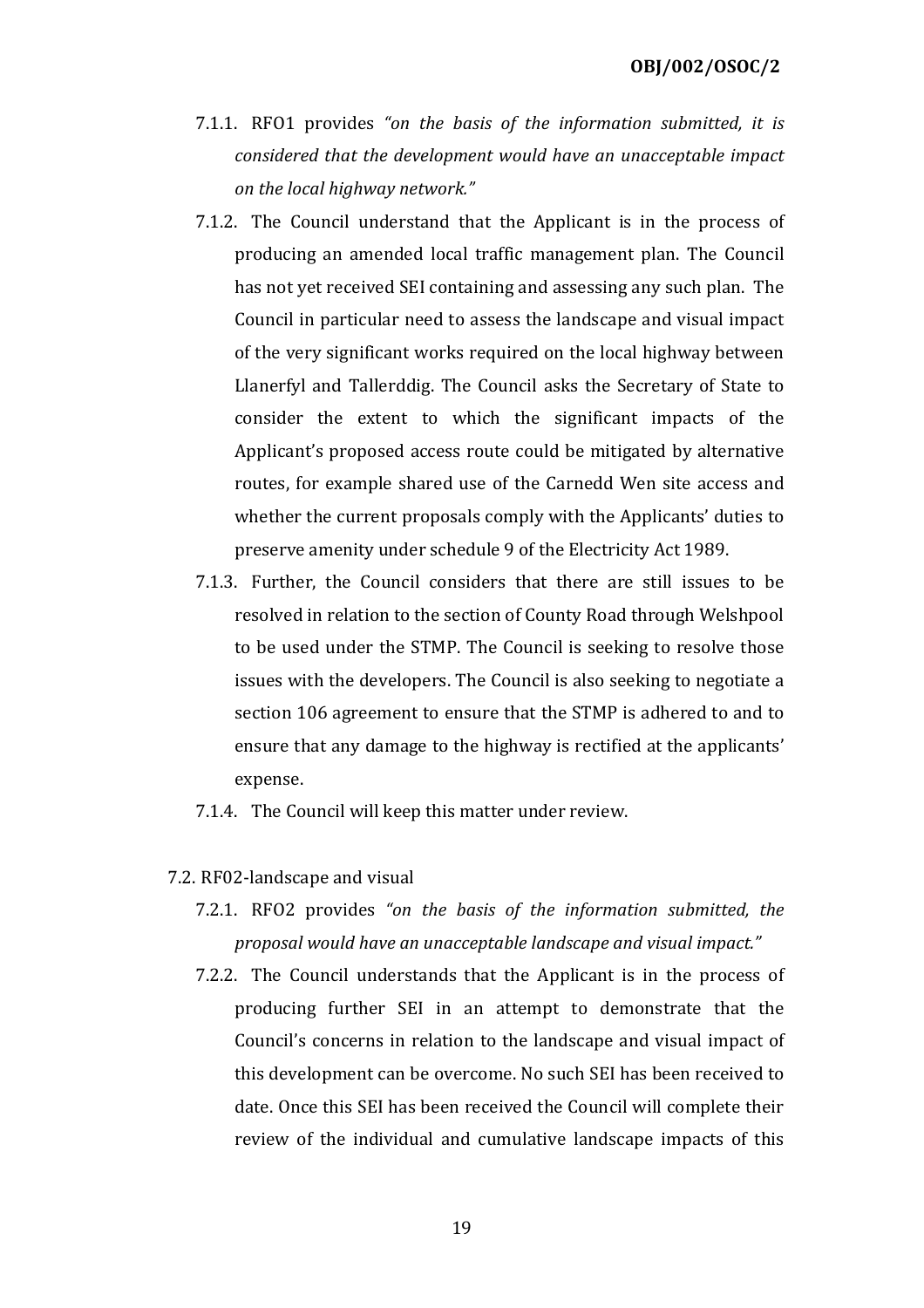development, they will update the Inquiry as soon as that review has been completed.

### 7.3. RF03-ecological and ornithological

- 7.3.1. RF03 provides "in the absence of a Countryside Council for Wales response, it is not considered possible for an informed assessment to be made of the ecological and ornithological impacts of the proposed development."
- 7.3.2. As recommended at the pre-inquiry meeting, the Council is working closely with NRW in relation to the presentation of evidence.
- 7.3.3. The Council will not itself lead evidence in relation to this RFO as NRW will be providing evidence on this point and the Council is anxious to comply with the Inspector's request to avoid duplication of evidence.
- 7.3.4. The Council is aware that NRW are in discussions with the Applicant to explore whether objections in relation to ecology and ornithology can be overcome. Should NRW be satisfied on this point then the Council would no longer pursue this RFO.

### 7.4. RFO4-hydrological impact

- 7.4.1. RF04 provides "in the absence of a Countryside Council for Wales response, it is not considered possible to fully assess the hydrological impacts of the proposed development."
- 7.4.2. As recommended at the pre-inquiry meeting, the Council is working closely with NRW in relation to the presentation of evidence.
- 7.4.3. The Council will not itself lead evidence in relation to this RFO as NRW will be providing evidence on this point and the Council are anxious to comply with the Inspector's request to avoid duplication of evidence.
- 7.4.4. The Council is aware that NRW are in discussions with the Applicant to explore whether objections in relation to hydrology and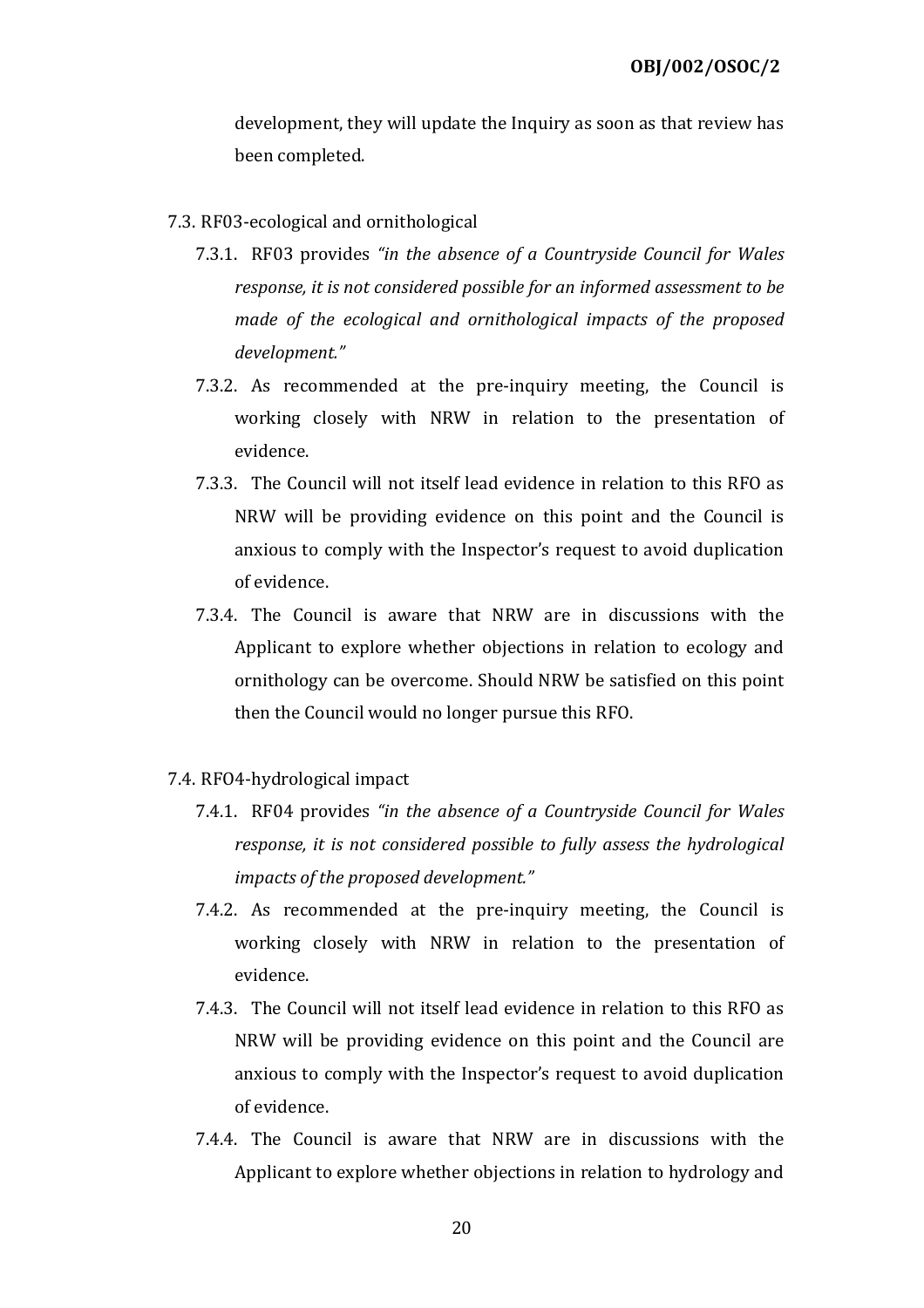peat resources can be overcome. Should NRW be satisfied on this point then the Council would no longer pursue this RFO.

### 7.5. RF05-cultural heritage

- 7.5.1. RF05 states: "it is considered that the proposed development would have a detrimental impact on cultural heritage"
- 7.5.2. The Council understand that the Applicant is in the process of producing further SEI in an attempt to demonstrate that the Council's concerns in relation to the landscape and visual impact of this development can be overcome. No such SEI has been received. Once this SEI has been received the Council will complete its review of the individual and cumulative cultural heritage impacts of this development, they will update the Inquiry as soon as that review has been completed.

### 7.6. RFO6-grid connection

- 7.6.1. RF06 states: "in the absence of a Countryside Council for Wales response, it is not possible to determine that there is no obvious reason why a grid connection will not be possible."
- 7.6.2. The Council is in the process of investigating the implications of this application for the grid infrastructure, and particularly the extent to which this application (individually or cumulatively) will give rise to a need for more environmentally damaging forms of grid infrastructure. At the moment the Council anticipates calling evidence on this matter in session 4 (cumulative impacts).
- 7.7. Socio-economic impacts
	- 7.7.1. The Council reserves the right to object on socio-economic grounds.
	- 7.7.2. In relation to socio-economic impacts, the Council is in the process of investigating socio-economic impacts and at the moment propose to call evidence on the impact of the proposal, individually and cumulatively with the other applications before this inquiry and in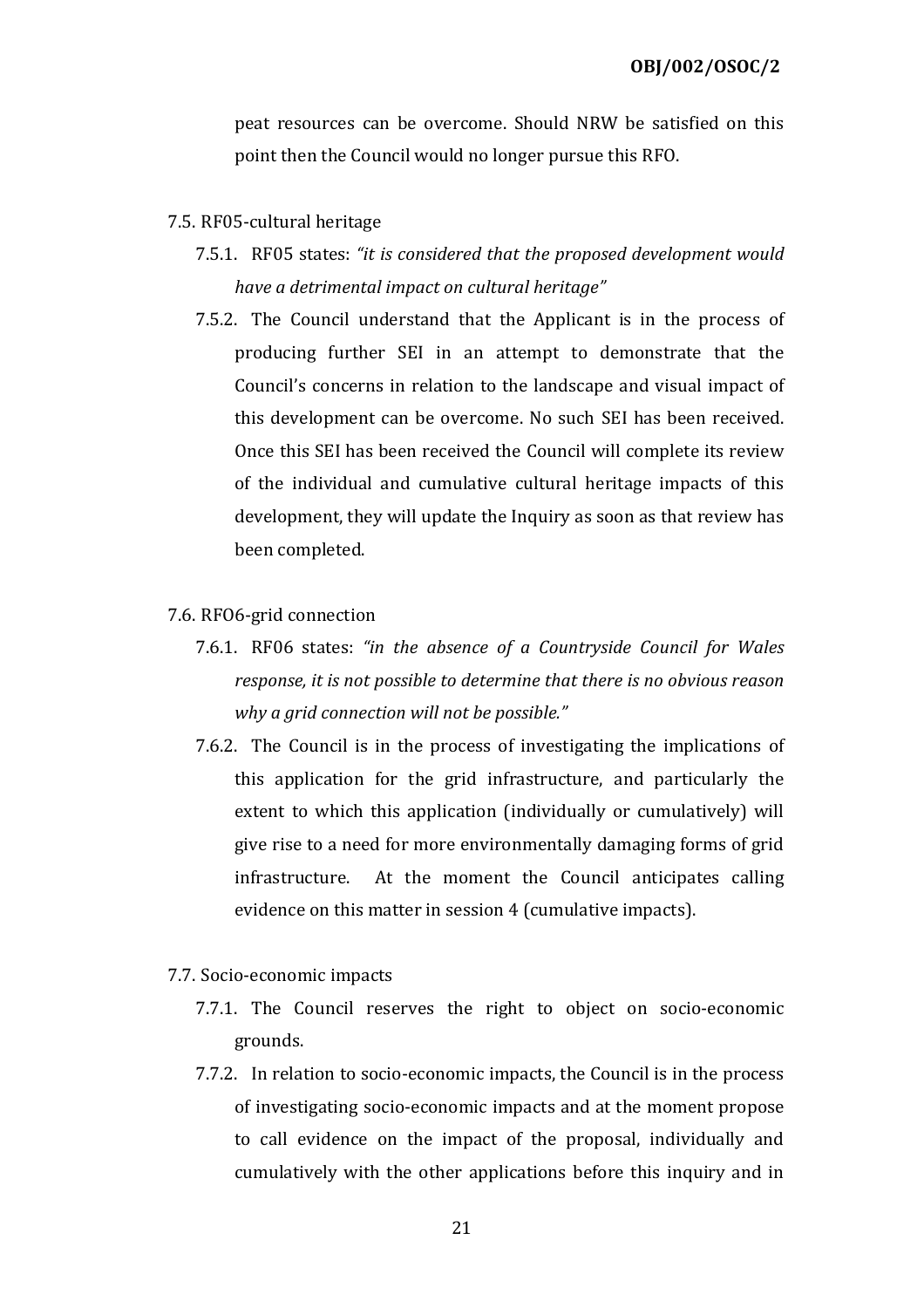the planning process, on tourism and other economic factors, and to demonstrate that the Applicant's assessment of the socio-economic impacts in their ES is inadequate. Any socio-economic evidence will be presented in the timetabled session 4 (March/April 2014) in conjunction with the other individual and cumulative socio economic points relating to other proposals.

### 8. CARNEDD WEN

- 8.1. RF01, RFO2 and RFO3-habitats
	- 8.1.1. RFO1 provides: "The Environment Statement and subsequent supplementary Environmental Information are unable to demonstrate that significant ecological impacts would not occur from the proposed development and insufficient weight is given to the rising status of peat habitats as a key ecological resource. Effects upon peat and bog habitats within the site and its environs have not been adequately documented, which has prevented a satisfactory assessment or identification of appropriate mitigation measures."
	- 8.1.2. RFO2 provides "The proposal therefore does not comply with guidance and direction contained within Planning Policy Wales (February 2011) which requires as an objective that improvements in the conservation of landscape and biodiversity be taken into account at an early stage of development or; take fully into account guidance contained within The Powys Supplementary Planning Guidance on Biodiversity, Conservation and Enhancement that requires adequate information of all the potential impacts of habitats and species to be provided in respect of a development."
	- 8.1.3. RFO3: "The proposed development has therefore failed to provide the information required to assess the Environmental Impacts of this development in full and in relation to guidance contained within TAN5, and TAN8. As such, the proposed development would be contrary to the requirements of Policies ENV3, and ENV6 of the UDP (adopted March 2010) in respect of demonstrating that the development would be able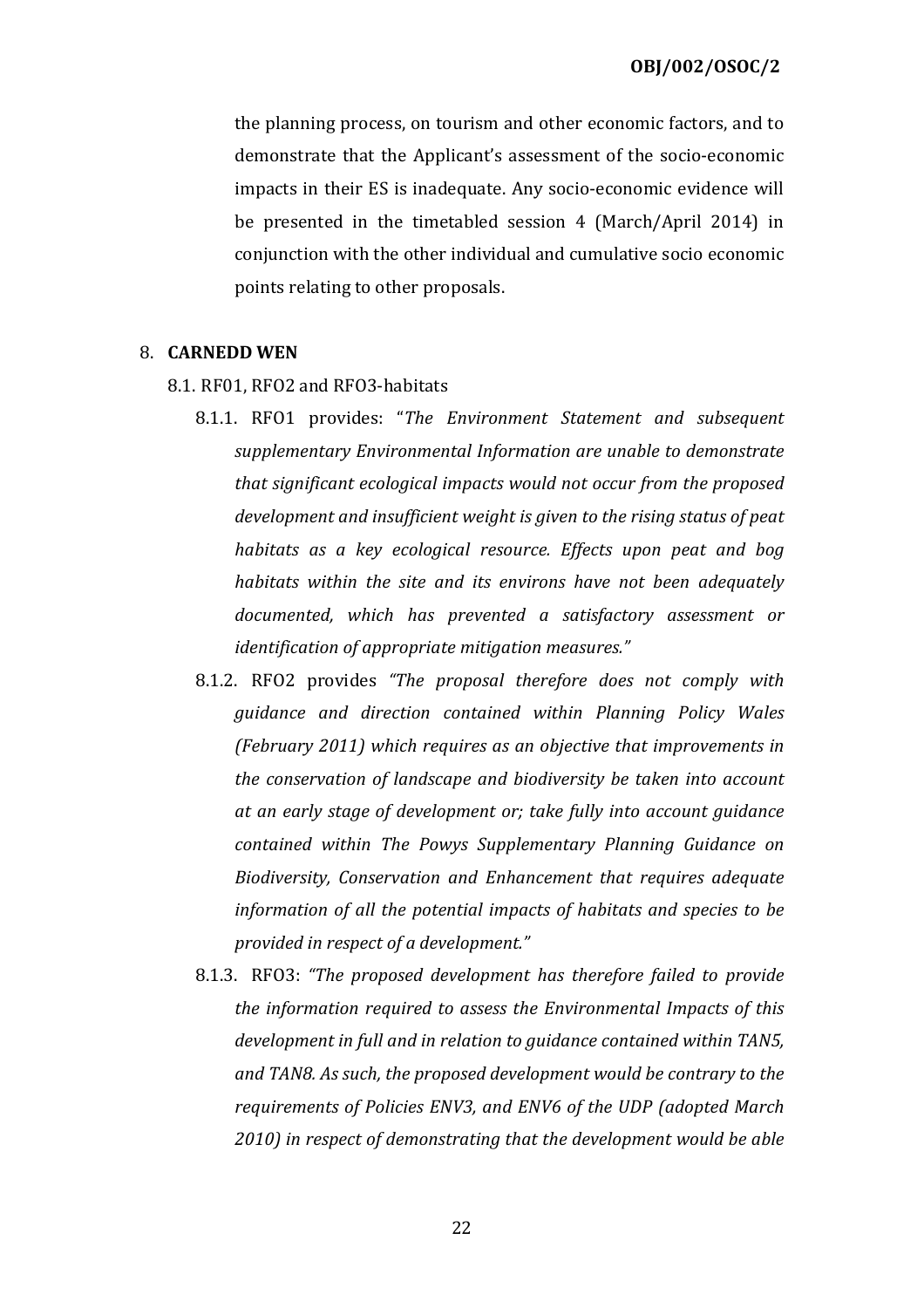to maintain biodiversity, nature conservation and the amenity value of habitats and avoid any adverse effect on conservation interest."

- 8.1.4. As recommended at the pre-inquiry meeting, the Council is working closely with NRW in relation to the presentation of evidence.
- 8.1.5. The Council will not itself lead evidence in relation to this RFO as NRW will be providing evidence on this point and the Council is anxious to comply with the Inspector's request to avoid duplication of evidence.
- 8.1.6. The Council is aware that NRW are in discussions with the Applicant to explore whether objections in relation to ecology can be overcome. Should NRW be satisfied on this point then the Council would no longer pursue this RFO.

#### 8.2. RFO4-policy

- 8.2.1. RFO4 provides: "National Policy NPS EN-1 and EN-3 has a requirement that over-arching weight be given to meeting the (renewable) energy need. In this respect and with regards to criteria for 'good design' for renewable energy infrastructure, proposals are expected to comply with the principles set out in the Overarching Energy NPS-EN1 and be designed to mitigate impacts such as landscape and visual impact, noise and effect on ecology. It is also recognised that where adverse impacts are considered within context of longer term and cumulative impacts, and where the adverse impacts (after mitigation) outweigh the benefits then consent should be refused where longer term and cumulative impacts would be sufficiently adverse (after mitigation) to outweigh the benefits."
- 8.2.2. As set out above, a full assessment of the policy framework will be provided, and will inform the Council's evidence and submissions. Policy does not form a reason for objection in and of itself, but the Council will evaluate the identified harms, when assessed against the policy framework. The Council is however awaiting further information in the form of SEI from the applicants regarding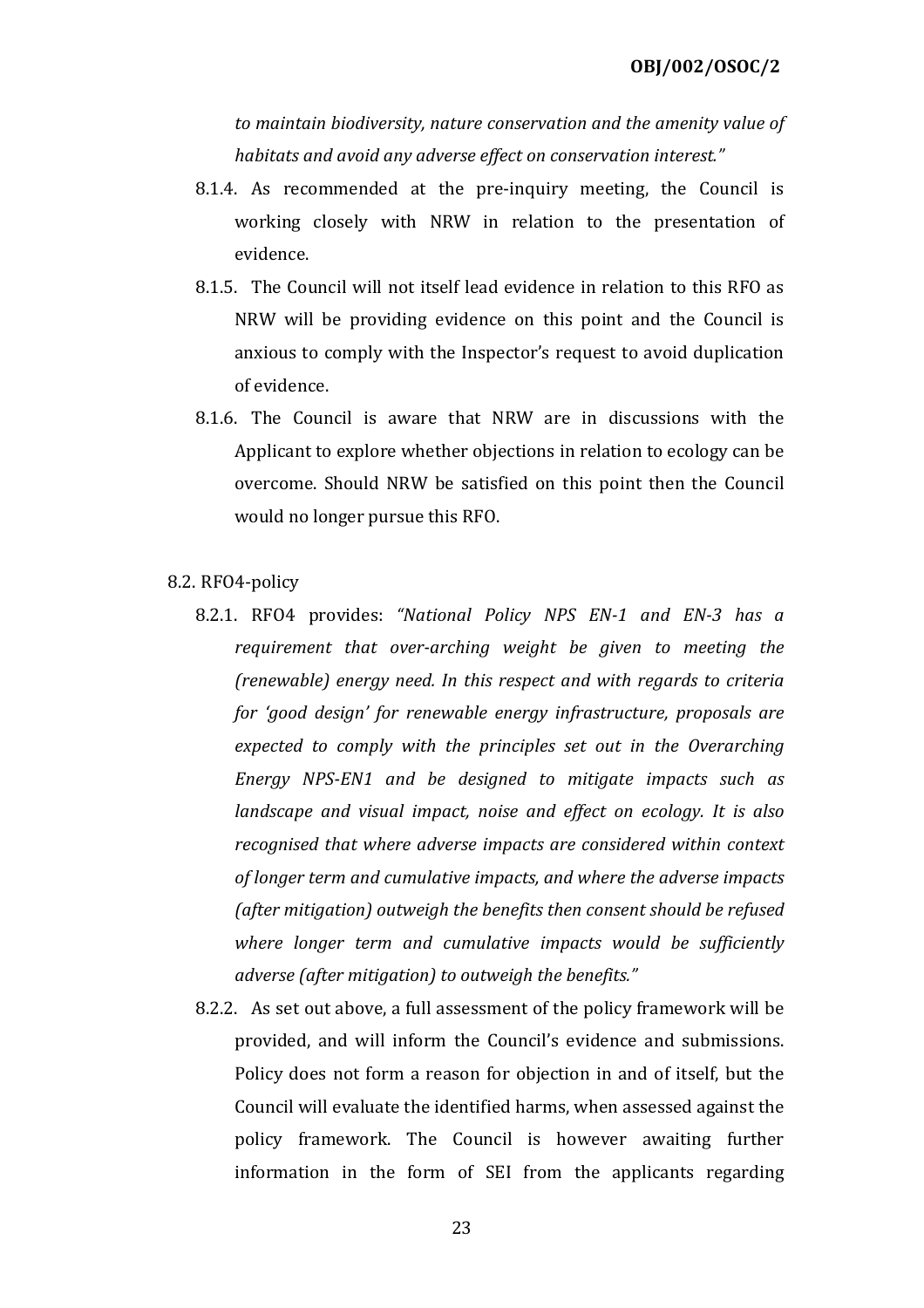amendments to the scheme and will consider the position further upon receipt.

#### 8.3. RFO5-strategic highways

- 8.3.1. RFO5 provides "there is an absence of provision of a Strategic Traffic Management Plan (sTMP) that has been agreed by the Highways Authorities for Powys and other relevant bodies such as the Police that would serve to acceptably mitigate by coordination, timetabling and cooperation with the Highways Authorities the effects of large scale traffic movements generated on the Powys road system that would not otherise have the capacity to sustain such traffic movement. Without the sTMP, the adverse cumulative impact upon the road network generated by uncoordinated large scale HGV and AIL vehicle movements to the site would have significant and adverse effects on the road system in Mid Wales sufficient to justify the recommendation of refusal in this development in respect of failing to satisfying (sic) the requirements of National Policy NPS EN-1 and EN-3 in respect of adverse impacts (after mitigation) outweighing the benefits."
- 8.3.2. The Council understand that there is a draft STMP.
- 8.3.3. The Council has not yet been provided with SEI containing a STMP.
- 8.3.4. The Council consider that there are still issues to be resolved in relation to the section of County Road through Welshpool to be used under section 3 of the STMP. The Council is seeking to resolve those issues with the developers. The Council is also seeking to negotiate a section 106 agreement to ensure that the STMP is adhered to and to ensure remediation of any damage to the highway at the developer's expense.

#### 8.4. RFO6 and RFO7-traffic

8.4.1. RF06 provides "The proposal fails to meet the requirements of Planning Policy Wales (February 2011) in respect of transport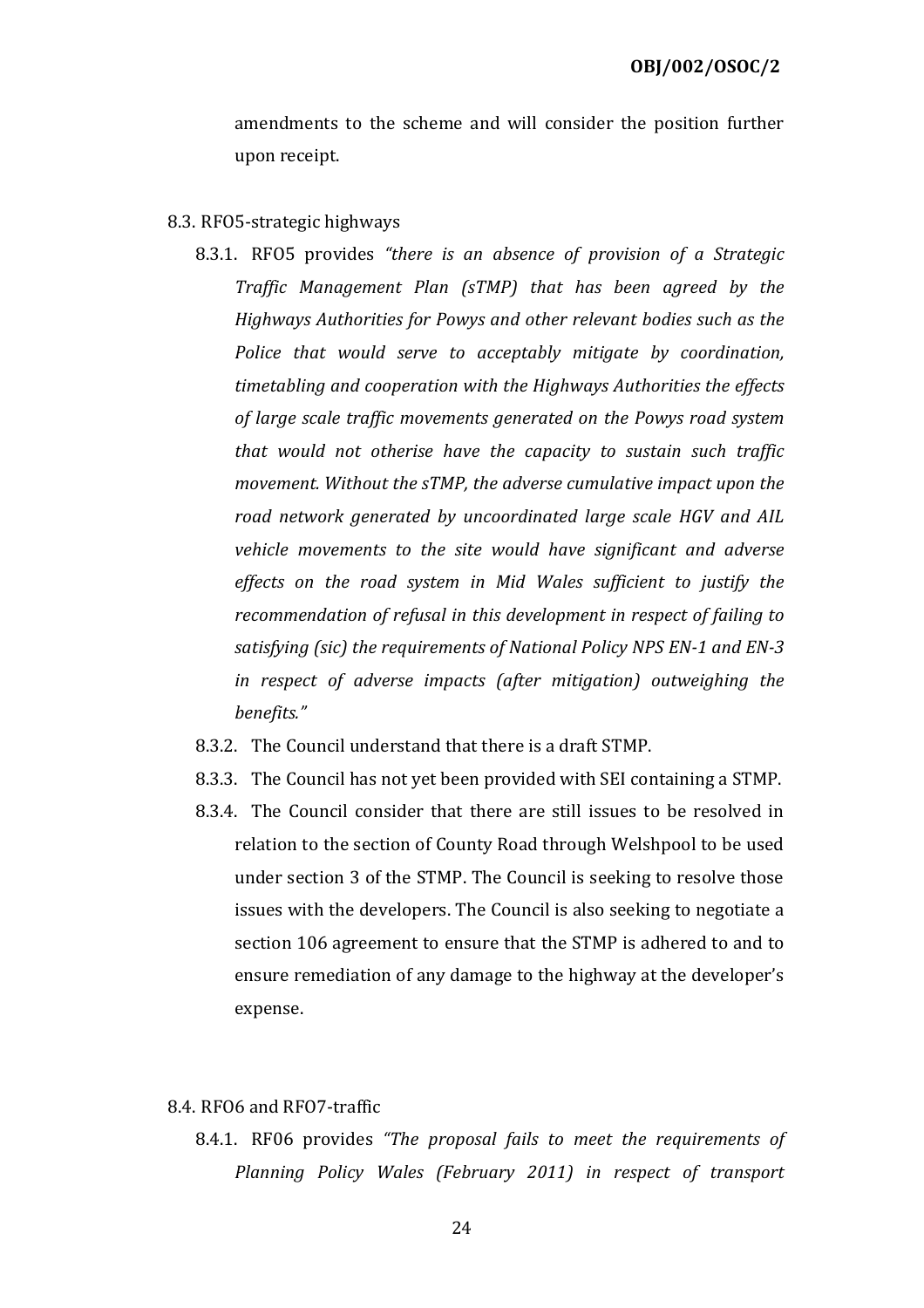implications (Section 8.7) pertaining to accessibility of the site; the environmental impact of both the transport infrastructure and traffic generated and; the effects of safety and convenience of other users of the transport network.

- 8.4.2. RFO7 provides "the requirement for the provision of an acceptable highway access and any new roads and accesses sufficient to service the development without unacceptable environmental impacts is a stipulation of Policy E3 of the Powys Unitary Development Plan (adopted March 2010) and endorsed by generic policy GP1 of this development. The proposal therefore fails to satisfy the requirements of adopted County UDP policy in respect of providing acceptable and adequate highway access to this development."
- 8.4.3. As set out above, the Council consider that there are still issues to be resolved in relation to the section of County Road through Welshpool to be used under section 3 of the STMP. The Council is seeking to resolve those issues with the developers. The Council is also seeking to negotiate a section 106 agreement to ensure that the STMP is adhered to and to ensure remediation of any damage to the highway.
- 8.4.4. There are, however, no remaining issues in relation to the site access.
- 8.5. RFO8-landscape and visual, and socio-economic impact.
	- 8.5.1. RFO8 provides "the unacceptable landscape and visual impact of the applications including the detrimental effects on tourism and other economic factors both for Powys and Snowdonia National Park."
	- 8.5.2. The Council understands that the Applicant is in the process of producing further SEI in an attempt to demonstrate that the Council's concerns in relation to the landscape and visual impact of this development can be overcome. No such SEI has been received to date. Once this SEI has been received the Council will complete its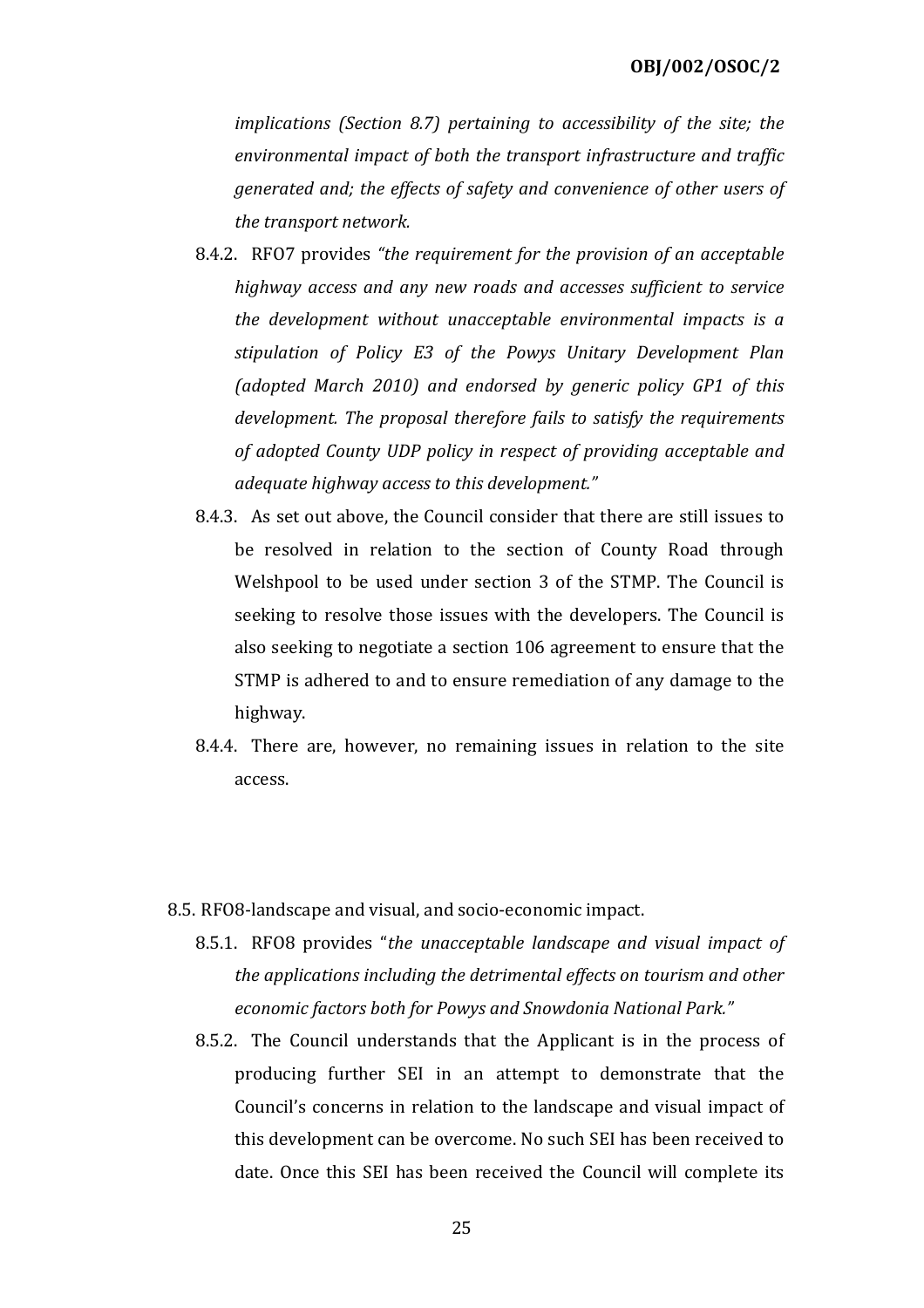review of the individual and cumulative landscape impacts of this development and will update the Inquiry as soon as that review has been completed.

8.5.3. In relation to socio-economic impacts, the Council is in the process of investigating socio-economic impacts and at the moment propose to call evidence on the impact of the proposal, individually and cumulatively with the other applications before this inquiry and in the planning process, on tourism and other economic factors, and to demonstrate that the Applicant's assessment of the socio-economic impacts in their ES is inadequate. Any socio-economic evidence it will be presented in the timetabled session 4 (March/April 2014) in conjunction with the other individual and cumulative socio economic points relating to other proposals.

#### 8.6. RFO9-grid

- 8.6.1. RFO9 provides: "a lack of certainty as to whether the proposed developments would contribute or result in the necessity for significant grid infrastructure development which may have the potential for further adverse impact on the landscape including visual, economic and environmental well-being of the area."
- 8.6.2. The Council is in the process of investigating the implications of this application for the grid infrastructure, and particularly the extent to which this application (individually or cumulatively) will give rise to a need for more environmentally damaging forms of grid infrastructure. At the moment the Council anticipates calling evidence on this matter in session 4 (cumulative impacts).

#### 9. LLANDINAM 132KV OVERHEAD LINE

#### 9.1. RFO1-overground/underground

9.1.1. RFO1 provides: "insufficient information has been provided to demonstrate that there are overriding reasons for the proposed line to be overhead instead of being placed underground, contrary to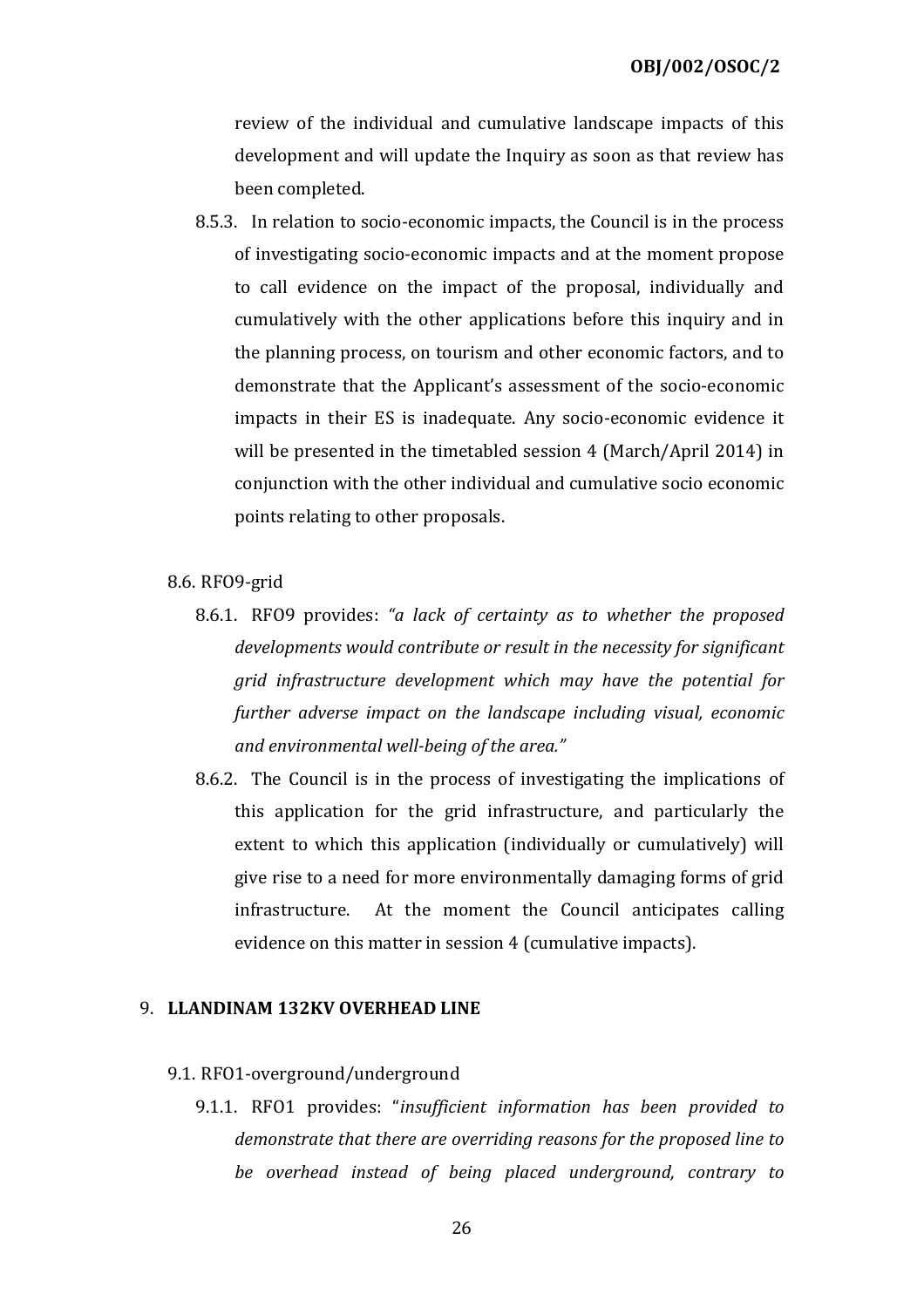planning policy contained within the Powys Unitary Development Plan (March 2010).

- 9.1.2. The Council has requested that SEI be provided dealing with the question of the need for overhead power lines. No such SEI has been provided.
- 9.1.3. In the circumstances the Council is not able to review this RFO until it has been provided with the SEI, and the RFO is maintained.
- 9.2. RFO2-landscape and visual
	- 9.2.1. RFO2 provides "the proposed development would have unacceptable landscape and visual impact. This includes cumulative impacts."
	- 9.2.2. The Council understands the Applicant is in the process of producing further SEI dealing with the question of the need for overhead power lines. No such SEI has been provided to date.
	- 9.2.3. In the circumstances the Council is not able to review this RFO until it has been provided with the SEI, and the RFO is maintained.
	- 9.2.4. Further and in any event, the Council considers that it is likely that the application will have an unacceptable landscape and visual impact when considered cumulatively with the other applications before this inquiry and in the planning process, and the Council is likely to provide evidence to this effect.

#### 9.3. RFO3-biodiversity

- 9.3.1. RFO3 provides: "The proposed development would have an unacceptable impact on biodiversity. Insufficient information has been submitted to demonstrate how impacts on biodiversity could be mitigated."
- 9.3.2. As recommended at the pre-inquiry meeting, the Council is working closely with NRW in relation to the presentation of evidence.
- 9.3.3. The Council will not itself lead evidence in relation to this RFO as NRW will be providing evidence on this point and the Council is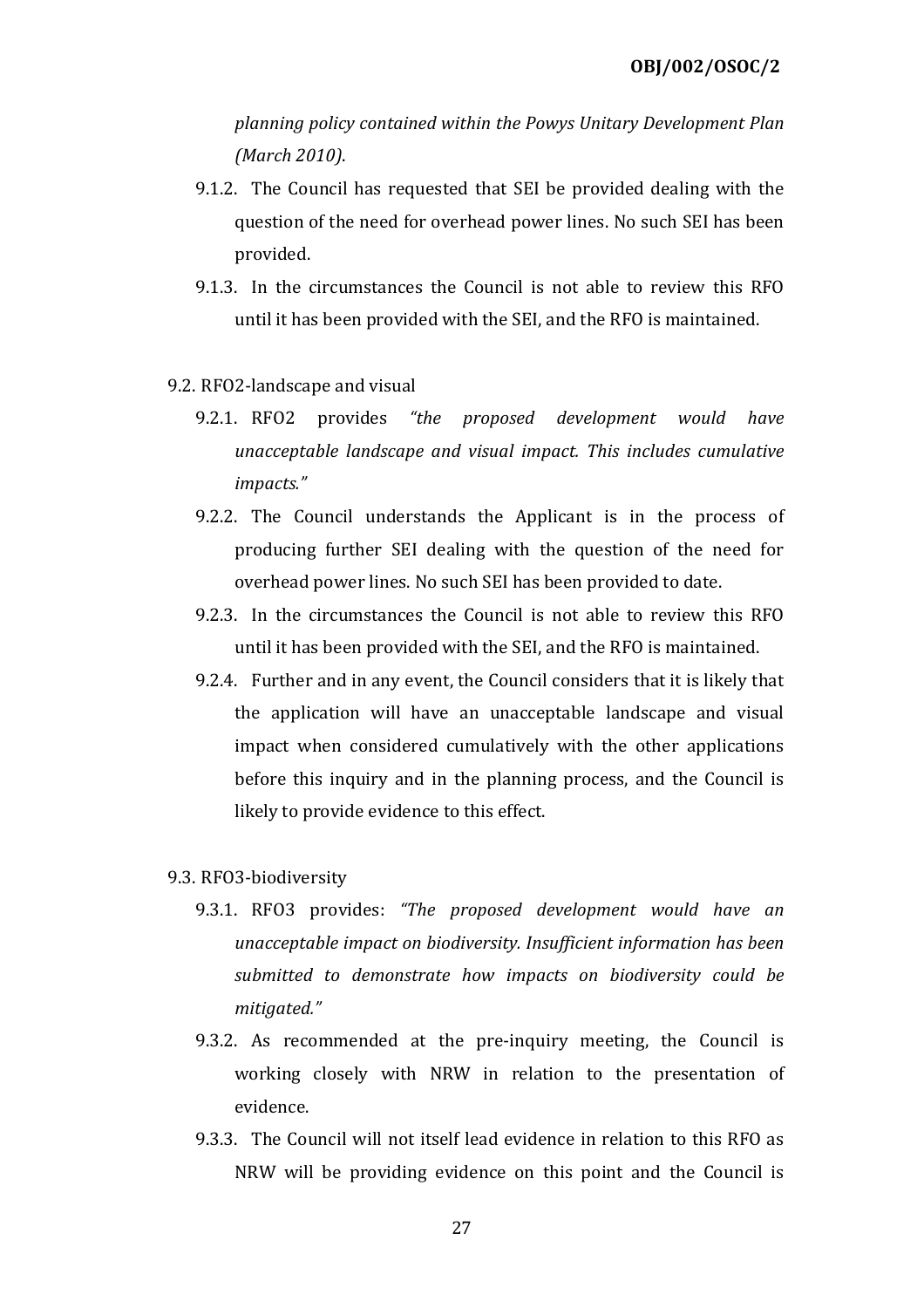anxious to comply with the Inspector's request to avoid duplication of evidence.

- 9.3.4. The Council is aware that NRW are in discussions with the Applicant to explore whether objections in relation to ecology can be overcome. Should NRW be satisfied on this point then the Council would no longer pursue this RFO.
- 9.4. RFO4-cultural heritage
	- 9.4.1. RF04 provides "the proposed development would have an unacceptable impact on cultural heritage. In the absence of a response from CADW, it is not considered possible to fully assess impacts in this respect.
	- 9.4.2. The Council has reviewed the evidence and their objection on cultural heritage grounds is maintained.
	- 9.4.3. The Council is aware that further work is being done through the provision of SEI on cultural heritage impacts, and will of course review the further SEI when it is provided to consider whether it demonstrates that their concerns in relation to cultural heritage have been overcome.
- 9.5. RFO5-rights of way and recreation
	- 9.5.1. RFO5 provides "the proposed development would have an unacceptable impact on the public rights of way network and recreation."
	- 9.5.2. The Council understands the Applicant is in the process of producing further SEI dealing with their concerns in relation to impacts on the public right of way network and recreation. No such SEI has been provided to date.
	- 9.5.3. In the circumstances the Council is not able to review this RFO until they have been provided with the SEI, and the RFO is maintained.

9.6. RFO6-need